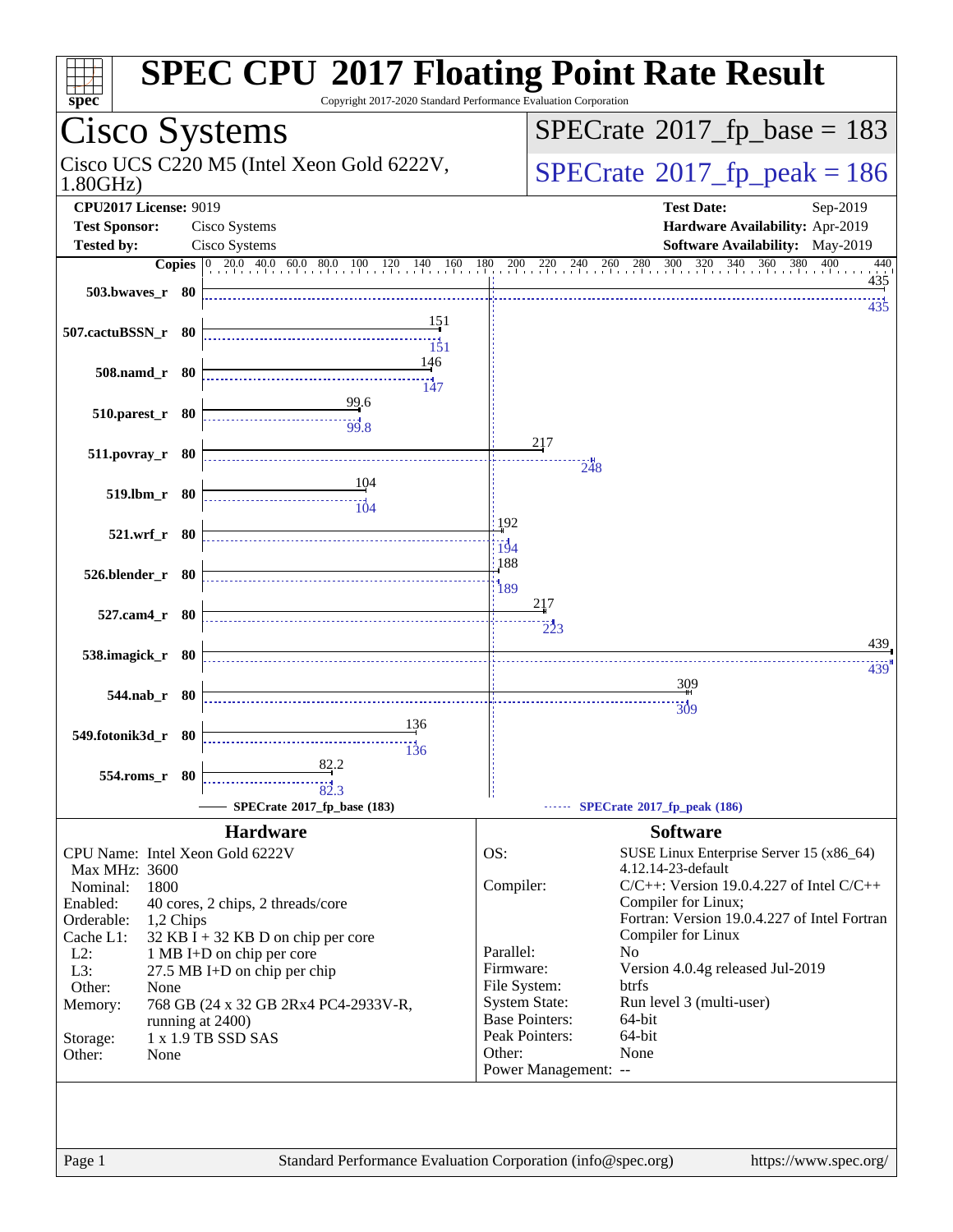

Copyright 2017-2020 Standard Performance Evaluation Corporation

## Cisco Systems

Cisco UCS C220 M5 (Intel Xeon Gold 6222V,  $\vert$ [SPECrate](http://www.spec.org/auto/cpu2017/Docs/result-fields.html#SPECrate2017fppeak)®[2017\\_fp\\_peak = 1](http://www.spec.org/auto/cpu2017/Docs/result-fields.html#SPECrate2017fppeak)86

 $SPECTate$ <sup>®</sup>[2017\\_fp\\_base =](http://www.spec.org/auto/cpu2017/Docs/result-fields.html#SPECrate2017fpbase) 183

#### 1.80GHz)

**[CPU2017 License:](http://www.spec.org/auto/cpu2017/Docs/result-fields.html#CPU2017License)** 9019 **[Test Date:](http://www.spec.org/auto/cpu2017/Docs/result-fields.html#TestDate)** Sep-2019 **[Test Sponsor:](http://www.spec.org/auto/cpu2017/Docs/result-fields.html#TestSponsor)** Cisco Systems **[Hardware Availability:](http://www.spec.org/auto/cpu2017/Docs/result-fields.html#HardwareAvailability)** Apr-2019 **[Tested by:](http://www.spec.org/auto/cpu2017/Docs/result-fields.html#Testedby)** Cisco Systems **[Software Availability:](http://www.spec.org/auto/cpu2017/Docs/result-fields.html#SoftwareAvailability)** May-2019

#### **[Results Table](http://www.spec.org/auto/cpu2017/Docs/result-fields.html#ResultsTable)**

|                            | <b>Base</b>   |                |       |                |       |                | <b>Peak</b> |               |                |              |                |              |                |              |
|----------------------------|---------------|----------------|-------|----------------|-------|----------------|-------------|---------------|----------------|--------------|----------------|--------------|----------------|--------------|
| <b>Benchmark</b>           | <b>Copies</b> | <b>Seconds</b> | Ratio | <b>Seconds</b> | Ratio | <b>Seconds</b> | Ratio       | <b>Copies</b> | <b>Seconds</b> | <b>Ratio</b> | <b>Seconds</b> | <b>Ratio</b> | <b>Seconds</b> | <b>Ratio</b> |
| 503.bwayes_r               | 80            | 1846           | 434   | 1846           | 435   | 1846           | 435         | 80            | 1846           | 435          | 1846           | 435          | 1847           | 434          |
| 507.cactuBSSN r            | 80            | 671            | 151   | 671            | 151   | 668            | 152         | 80            | 670            | <b>151</b>   | 670            | 151          | 670            | 151          |
| $508$ .namd $r$            | 80            | 522            | 146   | 523            | 145   | 521            | 146         | 80            | 519            | 146          | 517            | 147          | 517            | 147          |
| $510.parest_r$             | 80            | 2088           | 100   | 2103           | 99.5  | 2102           | 99.6        | 80            | 2097           | 99.8         | 2099           | 99.7         | 2086           | 100          |
| 511.povray_r               | 80            | 861            | 217   | 863            | 217   | 861            | 217         | 80            | 753            | 248          | 749            | 250          | 755            | 248          |
| 519.lbm r                  | 80            | 811            | 104   | 811            | 104   | 811            | 104         | 80            | 811            | 104          | 811            | 104          | 812            | 104          |
| $521$ .wrf r               | 80            | 935            | 192   | 940            | 191   | 935            | 192         | 80            | 921            | <u>194</u>   | 922            | 194          | 919            | 195          |
| 526.blender r              | 80            | 647            | 188   | 647            | 188   | 646            | 189         | 80            | 646            | 189          | 647            | 188          | 646            | 189          |
| 527.cam4 r                 | 80            | 644            | 217   | 640            | 219   | 643            | 217         | 80            | 626            | 223          | 625            | 224          | 628            | 223          |
| 538.imagick_r              | 80            | 452            | 440   | 453            | 439   | 453            | 439         | 80            | 453            | 440          | 453            | 439          | 454            | 438          |
| 544.nab r                  | 80            | 432            | 311   | 437            | 308   | 435            | 309         | 80            | 436            | 309          | 436            | 309          | 435            | 309          |
| 549.fotonik3d r            | 80            | 2294           | 136   | 2290           | 136   | 2291           | 136         | 80            | 2291           | <b>136</b>   | 2292           | 136          | 2291           | 136          |
| 554.roms r                 | 80            | 1546           | 82.2  | 1544           | 82.3  | 1547           | 82.2        | 80            | 1551           | 82.0         | 1544           | 82.3         | 1542           | 82.5         |
| $SPECrate*2017_fp\_base =$ |               |                | 183   |                |       |                |             |               |                |              |                |              |                |              |

**[SPECrate](http://www.spec.org/auto/cpu2017/Docs/result-fields.html#SPECrate2017fppeak)[2017\\_fp\\_peak =](http://www.spec.org/auto/cpu2017/Docs/result-fields.html#SPECrate2017fppeak) 186**

Results appear in the [order in which they were run.](http://www.spec.org/auto/cpu2017/Docs/result-fields.html#RunOrder) Bold underlined text [indicates a median measurement.](http://www.spec.org/auto/cpu2017/Docs/result-fields.html#Median)

#### **[Submit Notes](http://www.spec.org/auto/cpu2017/Docs/result-fields.html#SubmitNotes)**

 The numactl mechanism was used to bind copies to processors. The config file option 'submit' was used to generate numactl commands to bind each copy to a specific processor. For details, please see the config file.

#### **[Operating System Notes](http://www.spec.org/auto/cpu2017/Docs/result-fields.html#OperatingSystemNotes)**

Stack size set to unlimited using "ulimit -s unlimited"

#### **[General Notes](http://www.spec.org/auto/cpu2017/Docs/result-fields.html#GeneralNotes)**

Environment variables set by runcpu before the start of the run: LD\_LIBRARY\_PATH = "/home/cpu2017/lib/intel64"

 Binaries compiled on a system with 1x Intel Core i9-7900X CPU + 32GB RAM memory using Redhat Enterprise Linux 7.5 Transparent Huge Pages enabled by default Prior to runcpu invocation Filesystem page cache synced and cleared with: sync; echo 3> /proc/sys/vm/drop\_caches runcpu command invoked through numactl i.e.: numactl --interleave=all runcpu <etc> NA: The test sponsor attests, as of date of publication, that CVE-2017-5754 (Meltdown) is mitigated in the system as tested and documented.

**(Continued on next page)**

| Page 2<br>Standard Performance Evaluation Corporation (info@spec.org)<br>https://www.spec.org/ |
|------------------------------------------------------------------------------------------------|
|------------------------------------------------------------------------------------------------|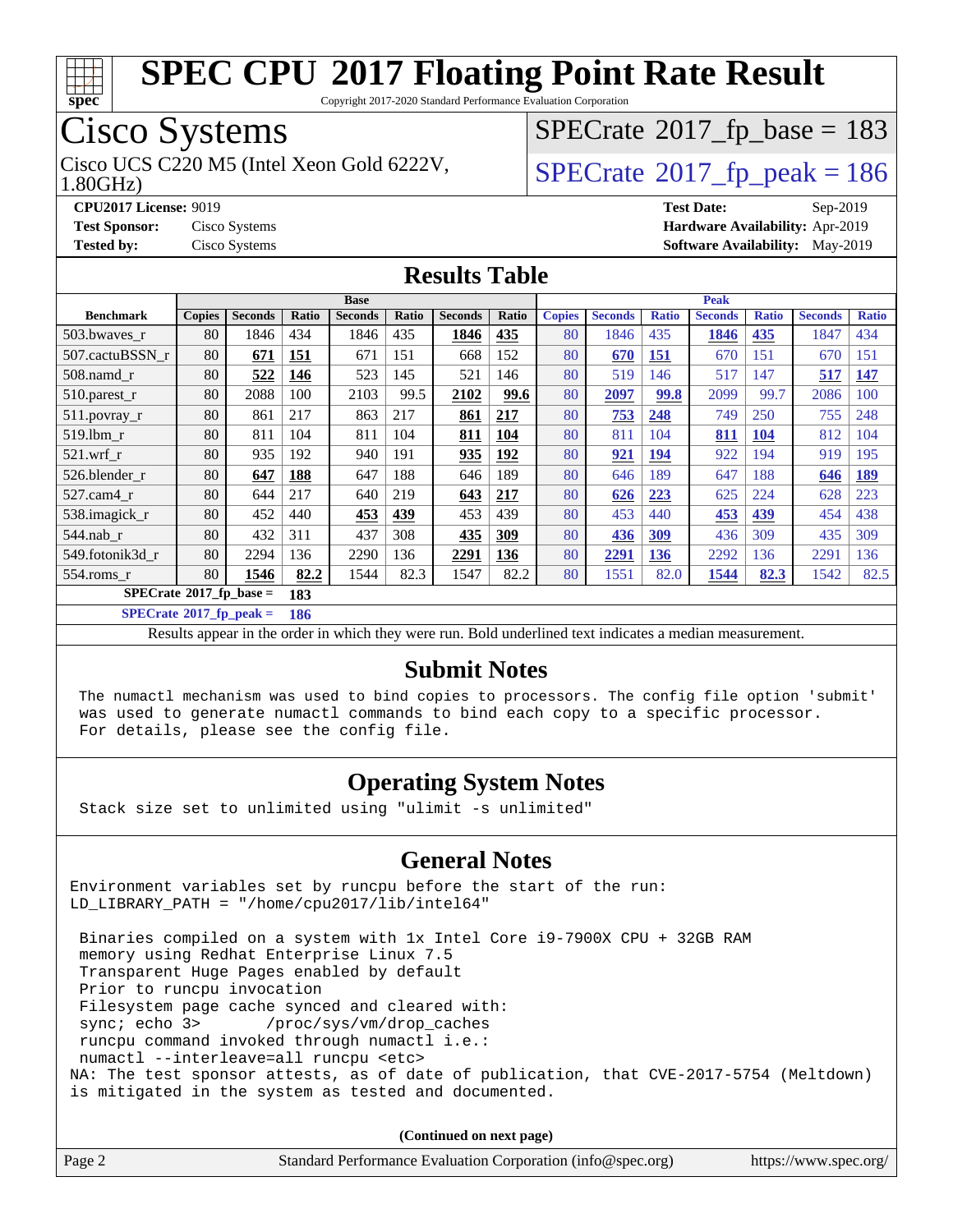

Copyright 2017-2020 Standard Performance Evaluation Corporation

## Cisco Systems

Cisco UCS C220 M5 (Intel Xeon Gold 6222V,  $\vert$  [SPECrate](http://www.spec.org/auto/cpu2017/Docs/result-fields.html#SPECrate2017fppeak)®[2017\\_fp\\_peak = 1](http://www.spec.org/auto/cpu2017/Docs/result-fields.html#SPECrate2017fppeak)86

 $SPECTate$ <sup>®</sup>[2017\\_fp\\_base =](http://www.spec.org/auto/cpu2017/Docs/result-fields.html#SPECrate2017fpbase) 183

1.80GHz)

**[Test Sponsor:](http://www.spec.org/auto/cpu2017/Docs/result-fields.html#TestSponsor)** Cisco Systems **[Hardware Availability:](http://www.spec.org/auto/cpu2017/Docs/result-fields.html#HardwareAvailability)** Apr-2019 **[Tested by:](http://www.spec.org/auto/cpu2017/Docs/result-fields.html#Testedby)** Cisco Systems **[Software Availability:](http://www.spec.org/auto/cpu2017/Docs/result-fields.html#SoftwareAvailability)** May-2019

**[CPU2017 License:](http://www.spec.org/auto/cpu2017/Docs/result-fields.html#CPU2017License)** 9019 **[Test Date:](http://www.spec.org/auto/cpu2017/Docs/result-fields.html#TestDate)** Sep-2019

#### **[General Notes \(Continued\)](http://www.spec.org/auto/cpu2017/Docs/result-fields.html#GeneralNotes)**

Yes: The test sponsor attests, as of date of publication, that CVE-2017-5753 (Spectre variant 1) is mitigated in the system as tested and documented. Yes: The test sponsor attests, as of date of publication, that CVE-2017-5715 (Spectre variant 2) is mitigated in the system as tested and documented.

#### **[Platform Notes](http://www.spec.org/auto/cpu2017/Docs/result-fields.html#PlatformNotes)**

Page 3 Standard Performance Evaluation Corporation [\(info@spec.org\)](mailto:info@spec.org) <https://www.spec.org/> BIOS Settings: Intel HyperThreading Technology set to Enabled SNC set to Enabled IMC Interleaving set to 1-way Interleave Patrol Scrub set to Disabled Sysinfo program /home/cpu2017/bin/sysinfo Rev: r5974 of 2018-05-19 9bcde8f2999c33d61f64985e45859ea9 running on linux-cud8 Thu Sep 19 10:51:43 2019 SUT (System Under Test) info as seen by some common utilities. For more information on this section, see <https://www.spec.org/cpu2017/Docs/config.html#sysinfo> From /proc/cpuinfo model name : Intel(R) Xeon(R) Gold 6222V CPU @ 1.80GHz 2 "physical id"s (chips) 80 "processors" cores, siblings (Caution: counting these is hw and system dependent. The following excerpts from /proc/cpuinfo might not be reliable. Use with caution.) cpu cores : 20 siblings : 40 physical 0: cores 0 1 2 3 4 8 9 10 11 12 16 17 18 19 20 24 25 26 27 28 physical 1: cores 0 1 2 3 4 8 9 10 11 12 16 17 18 19 20 24 25 26 27 28 From lscpu: Architecture: x86\_64 CPU op-mode(s): 32-bit, 64-bit Byte Order: Little Endian  $CPU(s):$  80 On-line CPU(s) list: 0-79 Thread(s) per core: 2 Core(s) per socket: 20 Socket(s): 2 NUMA node(s): 4 Vendor ID: GenuineIntel CPU family: 6 Model: 85 Model name: Intel(R) Xeon(R) Gold 6222V CPU @ 1.80GHz Stepping: 7 **(Continued on next page)**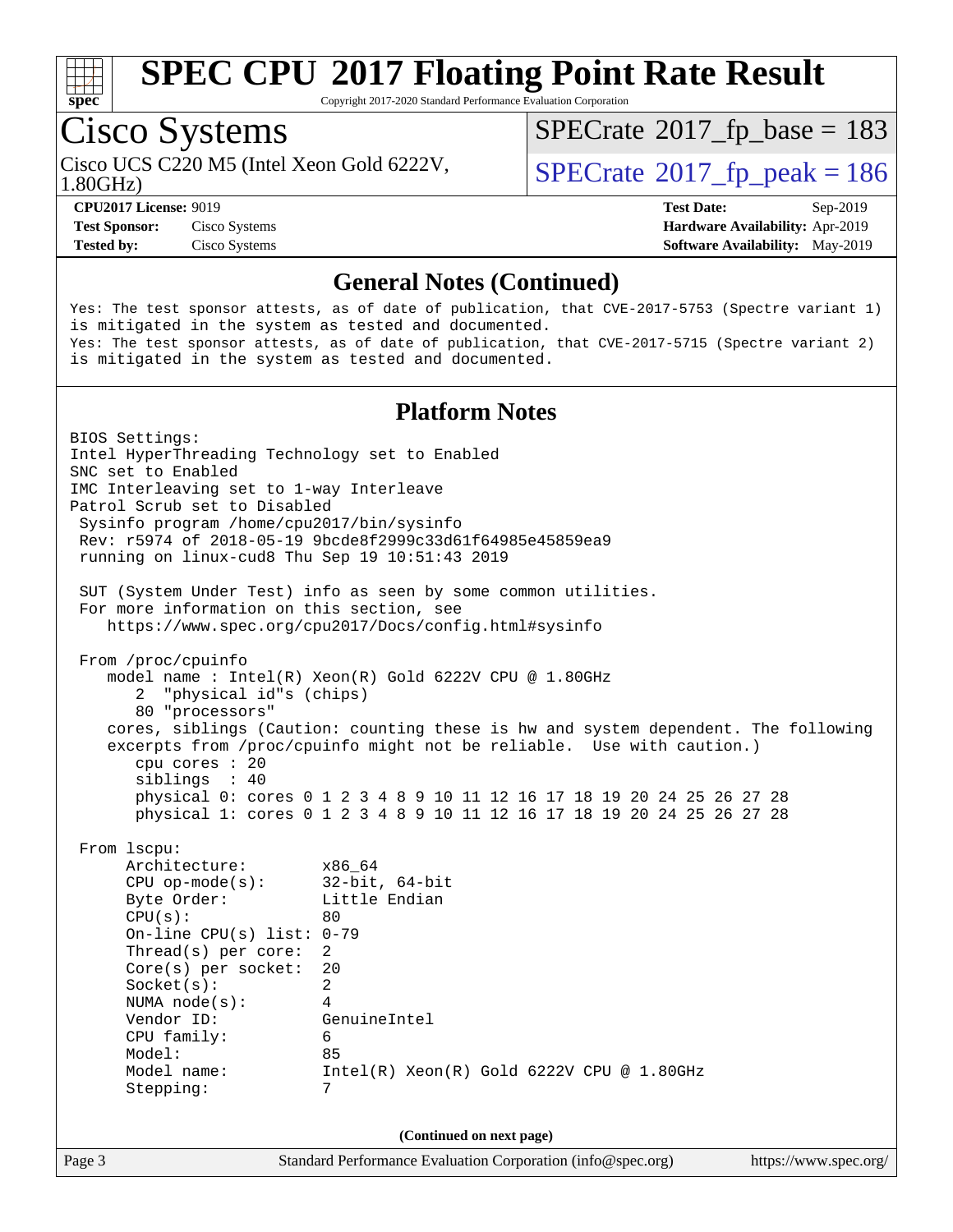

Copyright 2017-2020 Standard Performance Evaluation Corporation

Cisco Systems<br>Cisco UCS C220 M5 (Intel Xeon Gold 6222V, 1.80GHz)

 $SPECTate$ <sup>®</sup>[2017\\_fp\\_base =](http://www.spec.org/auto/cpu2017/Docs/result-fields.html#SPECrate2017fpbase) 183

 $SPECTate$ <sup>®</sup>[2017\\_fp\\_peak = 1](http://www.spec.org/auto/cpu2017/Docs/result-fields.html#SPECrate2017fppeak)86

**[CPU2017 License:](http://www.spec.org/auto/cpu2017/Docs/result-fields.html#CPU2017License)** 9019 **[Test Date:](http://www.spec.org/auto/cpu2017/Docs/result-fields.html#TestDate)** Sep-2019 **[Test Sponsor:](http://www.spec.org/auto/cpu2017/Docs/result-fields.html#TestSponsor)** Cisco Systems **[Hardware Availability:](http://www.spec.org/auto/cpu2017/Docs/result-fields.html#HardwareAvailability)** Apr-2019 **[Tested by:](http://www.spec.org/auto/cpu2017/Docs/result-fields.html#Testedby)** Cisco Systems **[Software Availability:](http://www.spec.org/auto/cpu2017/Docs/result-fields.html#SoftwareAvailability)** May-2019

#### **[Platform Notes \(Continued\)](http://www.spec.org/auto/cpu2017/Docs/result-fields.html#PlatformNotes)**

| CPU MHz:                            | 1800.000                                                                             |  |  |  |  |
|-------------------------------------|--------------------------------------------------------------------------------------|--|--|--|--|
| $CPU$ $max$ $MHz$ :                 | 3600.0000                                                                            |  |  |  |  |
| CPU min MHz:                        | 800.0000                                                                             |  |  |  |  |
| BogoMIPS:                           | 3600.00                                                                              |  |  |  |  |
| Virtualization:                     | $VT - x$                                                                             |  |  |  |  |
| L1d cache:                          | 32K                                                                                  |  |  |  |  |
| Lli cache:                          | 32K                                                                                  |  |  |  |  |
| $L2$ cache:                         | 1024K                                                                                |  |  |  |  |
| L3 cache:                           | 28160K                                                                               |  |  |  |  |
| NUMA node0 CPU(s):                  | $0-2, 5, 6, 10-12, 15, 16, 40-42, 45, 46, 50-52, 55, 56$                             |  |  |  |  |
| NUMA $node1$ $CPU(s):$              | 3, 4, 7-9, 13, 14, 17-19, 43, 44, 47-49, 53, 54, 57-59                               |  |  |  |  |
| NUMA $node2$ $CPU(s):$              | 20-22, 25, 26, 30-32, 35, 36, 60-62, 65, 66, 70-72, 75, 76                           |  |  |  |  |
| NUMA $node3$ $CPU(s):$              | 23, 24, 27-29, 33, 34, 37-39, 63, 64, 67-69, 73, 74, 77-79                           |  |  |  |  |
| Flaqs:                              | fpu vme de pse tsc msr pae mce cx8 apic sep mtrr pge mca cmov                        |  |  |  |  |
|                                     | pat pse36 clflush dts acpi mmx fxsr sse sse2 ss ht tm pbe syscall nx pdpelgb rdtscp  |  |  |  |  |
|                                     | lm constant_tsc art arch_perfmon pebs bts rep_good nopl xtopology nonstop_tsc cpuid  |  |  |  |  |
|                                     | aperfmperf tsc_known_freq pni pclmulqdq dtes64 monitor ds_cpl vmx smx est tm2 ssse3  |  |  |  |  |
|                                     | sdbg fma cx16 xtpr pdcm pcid dca sse4_1 sse4_2 x2apic movbe popcnt                   |  |  |  |  |
|                                     | tsc_deadline_timer aes xsave avx f16c rdrand lahf_lm abm 3dnowprefetch cpuid_fault   |  |  |  |  |
|                                     | epb cat_13 cdp_13 invpcid_single intel_ppin mba tpr_shadow vnmi flexpriority ept     |  |  |  |  |
|                                     | vpid fsgsbase tsc_adjust bmil hle avx2 smep bmi2 erms invpcid rtm cqm mpx rdt_a      |  |  |  |  |
|                                     | avx512f avx512dq rdseed adx smap clflushopt clwb intel_pt avx512cd avx512bw avx512vl |  |  |  |  |
|                                     | xsaveopt xsavec xgetbvl xsaves cqm_llc cqm_occup_llc cqm_mbm_total cqm_mbm_local     |  |  |  |  |
|                                     | ibpb ibrs stibp dtherm ida arat pln pts hwp hwp_act_window hwp_epp hwp_pkg_req pku   |  |  |  |  |
|                                     | ospke avx512_vnni arch_capabilities ssbd                                             |  |  |  |  |
|                                     |                                                                                      |  |  |  |  |
| /proc/cpuinfo cache data            |                                                                                      |  |  |  |  |
| cache size : 28160 KB               |                                                                                      |  |  |  |  |
|                                     | From numactl --hardware WARNING: a numactl 'node' might or might not correspond to a |  |  |  |  |
| physical chip.                      |                                                                                      |  |  |  |  |
| $available: 4 nodes (0-3)$          |                                                                                      |  |  |  |  |
|                                     | node 0 cpus: 0 1 2 5 6 10 11 12 15 16 40 41 42 45 46 50 51 52 55 56                  |  |  |  |  |
| node 0 size: 192103 MB              |                                                                                      |  |  |  |  |
| node 0 free: 180057 MB              |                                                                                      |  |  |  |  |
|                                     | node 1 cpus: 3 4 7 8 9 13 14 17 18 19 43 44 47 48 49 53 54 57 58 59                  |  |  |  |  |
| node 1 size: 193526 MB              |                                                                                      |  |  |  |  |
| node 1 free: 185169 MB              |                                                                                      |  |  |  |  |
|                                     | node 2 cpus: 20 21 22 25 26 30 31 32 35 36 60 61 62 65 66 70 71 72 75 76             |  |  |  |  |
| node 2 size: 193526 MB              |                                                                                      |  |  |  |  |
| node 2 free: 185029 MB              |                                                                                      |  |  |  |  |
|                                     | node 3 cpus: 23 24 27 28 29 33 34 37 38 39 63 64 67 68 69 73 74 77 78 79             |  |  |  |  |
| node 3 size: 193496 MB              |                                                                                      |  |  |  |  |
| node 3 free: 184805 MB              |                                                                                      |  |  |  |  |
| node distances:                     |                                                                                      |  |  |  |  |
| node<br>$\mathsf{O}$<br>1<br>2<br>3 |                                                                                      |  |  |  |  |
| 0:<br>10<br>11<br>21<br>21          |                                                                                      |  |  |  |  |
|                                     |                                                                                      |  |  |  |  |
| (Continued on next page)            |                                                                                      |  |  |  |  |
|                                     |                                                                                      |  |  |  |  |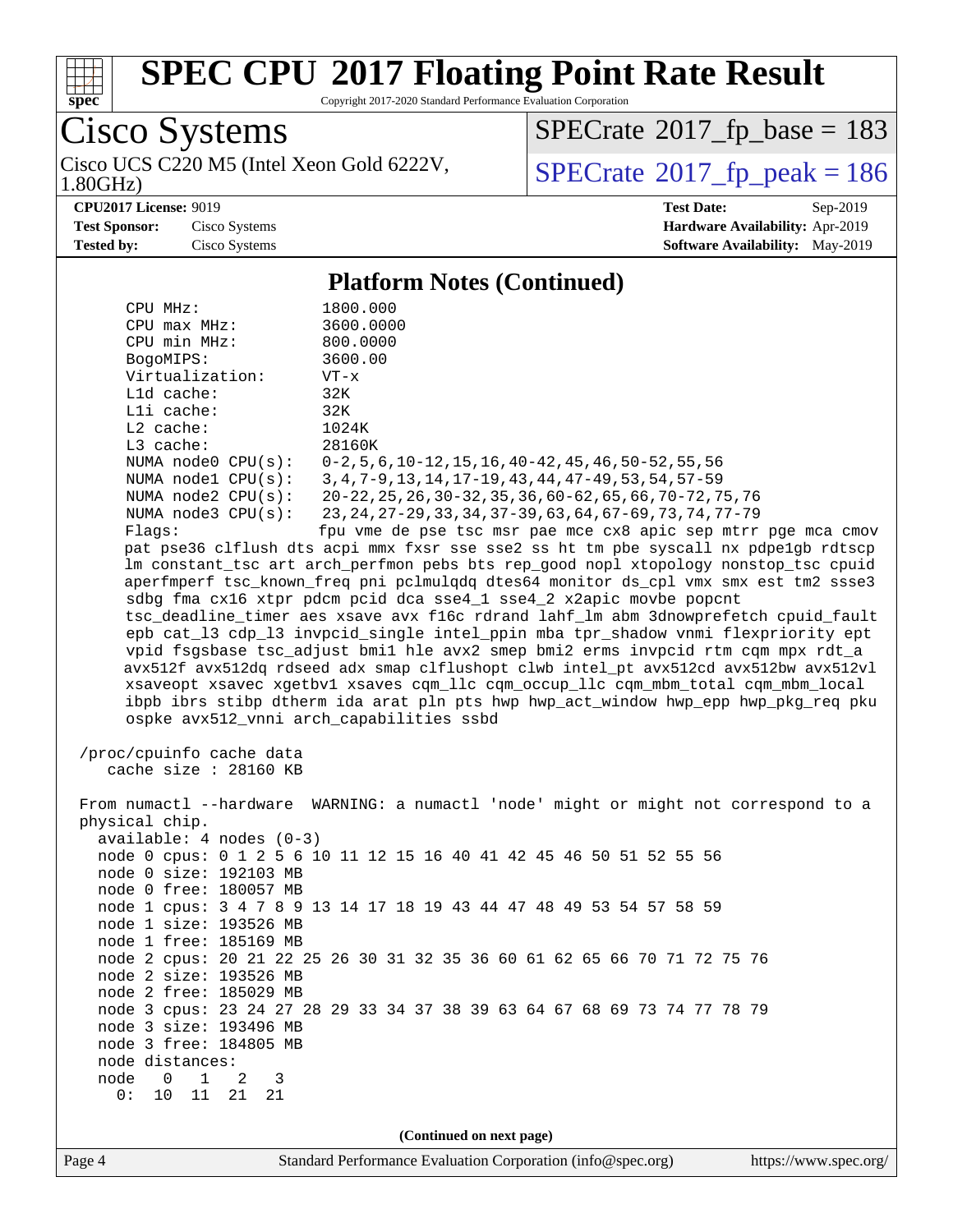| <b>SPEC CPU®2017 Floating Point Rate Result</b><br>Copyright 2017-2020 Standard Performance Evaluation Corporation<br>spec <sup>®</sup>                                                                                                                                                                                                                                                                                                                                                                                                                                                                                                                                                                                                                                                                                                                                                                                                                                                                                                                                                                                                                                                                                                                                                                                                                                                                                                                                                                                                                                                                              |                                                                                                     |
|----------------------------------------------------------------------------------------------------------------------------------------------------------------------------------------------------------------------------------------------------------------------------------------------------------------------------------------------------------------------------------------------------------------------------------------------------------------------------------------------------------------------------------------------------------------------------------------------------------------------------------------------------------------------------------------------------------------------------------------------------------------------------------------------------------------------------------------------------------------------------------------------------------------------------------------------------------------------------------------------------------------------------------------------------------------------------------------------------------------------------------------------------------------------------------------------------------------------------------------------------------------------------------------------------------------------------------------------------------------------------------------------------------------------------------------------------------------------------------------------------------------------------------------------------------------------------------------------------------------------|-----------------------------------------------------------------------------------------------------|
| Cisco Systems                                                                                                                                                                                                                                                                                                                                                                                                                                                                                                                                                                                                                                                                                                                                                                                                                                                                                                                                                                                                                                                                                                                                                                                                                                                                                                                                                                                                                                                                                                                                                                                                        | $SPECrate^{\circ}2017$ fp base = 183                                                                |
| Cisco UCS C220 M5 (Intel Xeon Gold 6222V,<br>1.80GHz                                                                                                                                                                                                                                                                                                                                                                                                                                                                                                                                                                                                                                                                                                                                                                                                                                                                                                                                                                                                                                                                                                                                                                                                                                                                                                                                                                                                                                                                                                                                                                 | $SPECrate@2017_fp\_peak = 186$                                                                      |
| <b>CPU2017 License: 9019</b><br><b>Test Sponsor:</b><br>Cisco Systems<br>Cisco Systems<br><b>Tested by:</b>                                                                                                                                                                                                                                                                                                                                                                                                                                                                                                                                                                                                                                                                                                                                                                                                                                                                                                                                                                                                                                                                                                                                                                                                                                                                                                                                                                                                                                                                                                          | <b>Test Date:</b><br>Sep-2019<br>Hardware Availability: Apr-2019<br>Software Availability: May-2019 |
|                                                                                                                                                                                                                                                                                                                                                                                                                                                                                                                                                                                                                                                                                                                                                                                                                                                                                                                                                                                                                                                                                                                                                                                                                                                                                                                                                                                                                                                                                                                                                                                                                      |                                                                                                     |
| <b>Platform Notes (Continued)</b><br>21 21<br>1: 11 10<br>2:<br>21<br>21<br>10<br>- 11<br>3:<br>11<br>21<br>21<br>10<br>From /proc/meminfo<br>MemTotal:<br>791197084 kB<br>HugePages_Total:<br>0<br>Hugepagesize:<br>2048 kB<br>From /etc/*release* /etc/*version*<br>os-release:<br>NAME="SLES"<br>VERSION="15"<br>VERSION_ID="15"<br>PRETTY_NAME="SUSE Linux Enterprise Server 15"<br>ID="sles"<br>ID LIKE="suse"<br>ANSI COLOR="0;32"<br>CPE_NAME="cpe:/o:suse:sles:15"<br>uname $-a$ :<br>Linux linux-cud8 4.12.14-23-default #1 SMP Tue May 29 21:04:44 UTC 2018 (cd0437b)<br>x86_64 x86_64 x86_64 GNU/Linux<br>Kernel self-reported vulnerability status:<br>CVE-2017-5754 (Meltdown):<br>Not affected<br>CVE-2017-5753 (Spectre variant 1): Mitigation: __user pointer sanitization<br>CVE-2017-5715 (Spectre variant 2): Mitigation: Indirect Branch Restricted Speculation,<br>IBPB, IBRS_FW<br>run-level 3 Sep 19 00:36<br>SPEC is set to: /home/cpu2017<br>Filesystem<br>Type Size Used Avail Use% Mounted on<br>/dev/sda2<br>btrfs 224G<br>52G 171G 24% / home<br>Additional information from dmidecode follows. WARNING: Use caution when you interpret<br>this section. The 'dmidecode' program reads system data which is "intended to allow<br>hardware to be accurately determined", but the intent may not be met, as there are<br>frequent changes to hardware, firmware, and the "DMTF SMBIOS" standard.<br>BIOS Cisco Systems, Inc. C220M5.4.0.4g.0.0712190011 07/12/2019<br>Memory:<br>24x 0xCE00 M393A4K40CB2-CVF 32 GB 2 rank 2933, configured at 2400<br>(End of data from sysinfo program) |                                                                                                     |
|                                                                                                                                                                                                                                                                                                                                                                                                                                                                                                                                                                                                                                                                                                                                                                                                                                                                                                                                                                                                                                                                                                                                                                                                                                                                                                                                                                                                                                                                                                                                                                                                                      |                                                                                                     |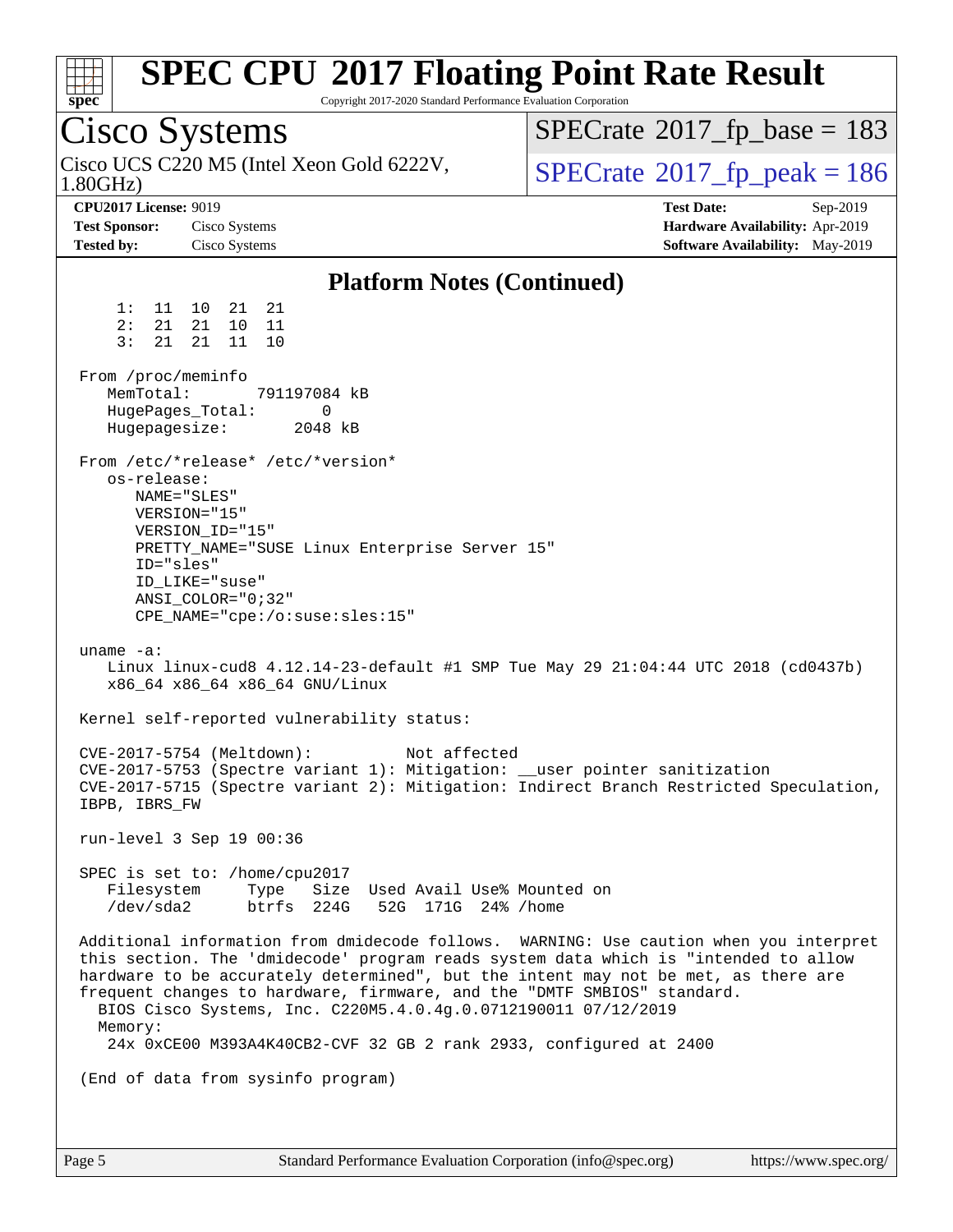

Copyright 2017-2020 Standard Performance Evaluation Corporation

#### Cisco Systems<br>Cisco UCS C220 M5 (Intel Xeon Gold 6222V,  $SPECrate$ <sup>®</sup>[2017\\_fp\\_base =](http://www.spec.org/auto/cpu2017/Docs/result-fields.html#SPECrate2017fpbase) 183 **[CPU2017 License:](http://www.spec.org/auto/cpu2017/Docs/result-fields.html#CPU2017License)** 9019 **[Test Date:](http://www.spec.org/auto/cpu2017/Docs/result-fields.html#TestDate)** Sep-2019 **[Test Sponsor:](http://www.spec.org/auto/cpu2017/Docs/result-fields.html#TestSponsor)** Cisco Systems **[Hardware Availability:](http://www.spec.org/auto/cpu2017/Docs/result-fields.html#HardwareAvailability)** Apr-2019 **[Tested by:](http://www.spec.org/auto/cpu2017/Docs/result-fields.html#Testedby)** Cisco Systems **[Software Availability:](http://www.spec.org/auto/cpu2017/Docs/result-fields.html#SoftwareAvailability)** May-2019 **[Compiler Version Notes](http://www.spec.org/auto/cpu2017/Docs/result-fields.html#CompilerVersionNotes)**

| <b>Compiler Version Notes</b>                                                                                                                                                                                                                                                                         |  |  |  |
|-------------------------------------------------------------------------------------------------------------------------------------------------------------------------------------------------------------------------------------------------------------------------------------------------------|--|--|--|
| 519.1bm_r(base, peak) 538.imagick_r(base, peak)<br>C<br>$544.nab_r(base, peak)$                                                                                                                                                                                                                       |  |  |  |
| Intel(R) C Intel(R) 64 Compiler for applications running on Intel(R) 64,<br>Version 19.0.4.227 Build 20190416                                                                                                                                                                                         |  |  |  |
| Copyright (C) 1985-2019 Intel Corporation. All rights reserved.                                                                                                                                                                                                                                       |  |  |  |
| 508.namd_r(base, peak) 510.parest_r(base, peak)<br>$C++$                                                                                                                                                                                                                                              |  |  |  |
| Intel(R) $C++$ Intel(R) 64 Compiler for applications running on Intel(R) 64,<br>Version 19.0.4.227 Build 20190416                                                                                                                                                                                     |  |  |  |
| Copyright (C) 1985-2019 Intel Corporation. All rights reserved.<br>-------------------------------                                                                                                                                                                                                    |  |  |  |
| C++, C $ $ 511.povray_r(base, peak) 526.blender_r(base, peak)                                                                                                                                                                                                                                         |  |  |  |
| Intel(R) $C++$ Intel(R) 64 Compiler for applications running on Intel(R) 64,<br>Version 19.0.4.227 Build 20190416<br>Copyright (C) 1985-2019 Intel Corporation. All rights reserved.<br>Intel(R) C Intel(R) 64 Compiler for applications running on Intel(R) 64,<br>Version 19.0.4.227 Build 20190416 |  |  |  |
| Copyright (C) 1985-2019 Intel Corporation. All rights reserved.                                                                                                                                                                                                                                       |  |  |  |
| $C++$ , C, Fortran   507.cactuBSSN_r(base, peak)<br>----------------------------                                                                                                                                                                                                                      |  |  |  |
| Intel(R) $C++$ Intel(R) 64 Compiler for applications running on Intel(R) 64,<br>Version 19.0.4.227 Build 20190416<br>Copyright (C) 1985-2019 Intel Corporation. All rights reserved.                                                                                                                  |  |  |  |
| Intel(R) C Intel(R) 64 Compiler for applications running on Intel(R) 64,<br>Version 19.0.4.227 Build 20190416                                                                                                                                                                                         |  |  |  |
| Copyright (C) 1985-2019 Intel Corporation. All rights reserved.<br>$Intel(R)$ Fortran Intel(R) 64 Compiler for applications running on Intel(R)<br>64, Version 19.0.4.227 Build 20190416                                                                                                              |  |  |  |
| Copyright (C) 1985-2019 Intel Corporation. All rights reserved.                                                                                                                                                                                                                                       |  |  |  |
| 503.bwaves_r(base, peak) 549.fotonik3d_r(base, peak)<br>Fortran<br>554.roms_r(base, peak)                                                                                                                                                                                                             |  |  |  |
| $Intel(R)$ Fortran Intel(R) 64 Compiler for applications running on Intel(R)                                                                                                                                                                                                                          |  |  |  |
| (Continued on next page)                                                                                                                                                                                                                                                                              |  |  |  |
| Page 6<br>Standard Performance Evaluation Corporation (info@spec.org)<br>https://www.spec.org/                                                                                                                                                                                                        |  |  |  |

 $SPECTate$ <sup>®</sup>[2017\\_fp\\_peak = 1](http://www.spec.org/auto/cpu2017/Docs/result-fields.html#SPECrate2017fppeak)86

1.80GHz)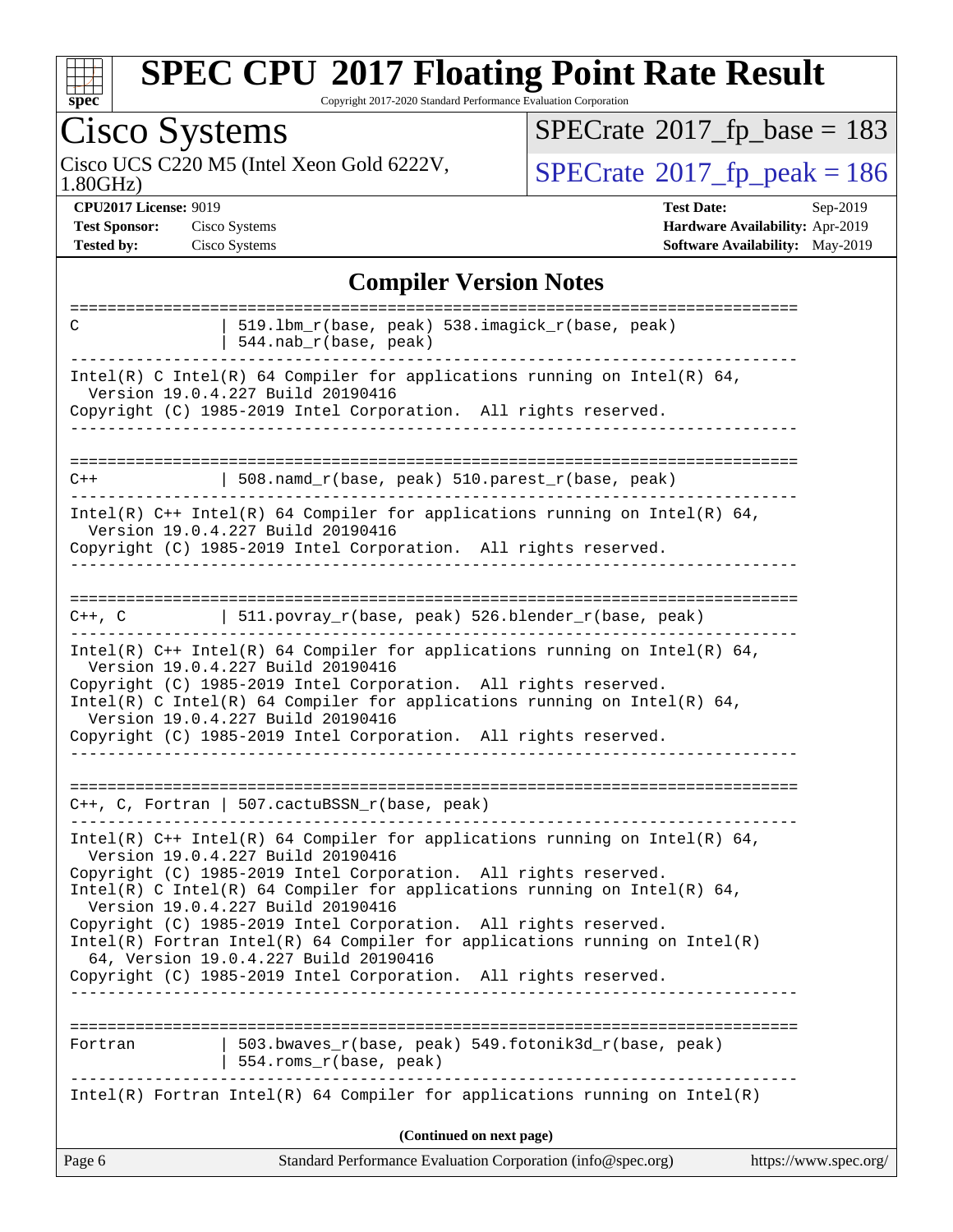

Copyright 2017-2020 Standard Performance Evaluation Corporation

## Cisco Systems

1.80GHz)

 $SPECTate$ <sup>®</sup>[2017\\_fp\\_base =](http://www.spec.org/auto/cpu2017/Docs/result-fields.html#SPECrate2017fpbase) 183

Cisco UCS C220 M5 (Intel Xeon Gold 6222V,  $\begin{array}{c|c} | \text{SPECrate} @ 2017\_fp\_peak = 186 \\ \end{array}$  $\begin{array}{c|c} | \text{SPECrate} @ 2017\_fp\_peak = 186 \\ \end{array}$  $\begin{array}{c|c} | \text{SPECrate} @ 2017\_fp\_peak = 186 \\ \end{array}$ 

**[CPU2017 License:](http://www.spec.org/auto/cpu2017/Docs/result-fields.html#CPU2017License)** 9019 **[Test Date:](http://www.spec.org/auto/cpu2017/Docs/result-fields.html#TestDate)** Sep-2019 **[Test Sponsor:](http://www.spec.org/auto/cpu2017/Docs/result-fields.html#TestSponsor)** Cisco Systems **[Hardware Availability:](http://www.spec.org/auto/cpu2017/Docs/result-fields.html#HardwareAvailability)** Apr-2019 **[Tested by:](http://www.spec.org/auto/cpu2017/Docs/result-fields.html#Testedby)** Cisco Systems **[Software Availability:](http://www.spec.org/auto/cpu2017/Docs/result-fields.html#SoftwareAvailability)** May-2019

#### **[Compiler Version Notes \(Continued\)](http://www.spec.org/auto/cpu2017/Docs/result-fields.html#CompilerVersionNotes)**

| 64, Version 19.0.4.227 Build 20190416<br>Copyright (C) 1985-2019 Intel Corporation. All rights reserved.                                                                                                                                                                                                                                                                   |  |  |  |  |
|----------------------------------------------------------------------------------------------------------------------------------------------------------------------------------------------------------------------------------------------------------------------------------------------------------------------------------------------------------------------------|--|--|--|--|
| 521.wrf $r(base, peak)$ 527.cam4 $r(base, peak)$<br>Fortran, C                                                                                                                                                                                                                                                                                                             |  |  |  |  |
| Intel(R) Fortran Intel(R) 64 Compiler for applications running on Intel(R)<br>64, Version 19.0.4.227 Build 20190416<br>Copyright (C) 1985-2019 Intel Corporation. All rights reserved.<br>Intel(R) C Intel(R) 64 Compiler for applications running on Intel(R) 64,<br>Version 19.0.4.227 Build 20190416<br>Copyright (C) 1985-2019 Intel Corporation. All rights reserved. |  |  |  |  |
|                                                                                                                                                                                                                                                                                                                                                                            |  |  |  |  |

### **[Base Compiler Invocation](http://www.spec.org/auto/cpu2017/Docs/result-fields.html#BaseCompilerInvocation)**

[C benchmarks](http://www.spec.org/auto/cpu2017/Docs/result-fields.html#Cbenchmarks): [icc -m64 -std=c11](http://www.spec.org/cpu2017/results/res2019q4/cpu2017-20190930-18828.flags.html#user_CCbase_intel_icc_64bit_c11_33ee0cdaae7deeeab2a9725423ba97205ce30f63b9926c2519791662299b76a0318f32ddfffdc46587804de3178b4f9328c46fa7c2b0cd779d7a61945c91cd35)

[C++ benchmarks:](http://www.spec.org/auto/cpu2017/Docs/result-fields.html#CXXbenchmarks) [icpc -m64](http://www.spec.org/cpu2017/results/res2019q4/cpu2017-20190930-18828.flags.html#user_CXXbase_intel_icpc_64bit_4ecb2543ae3f1412ef961e0650ca070fec7b7afdcd6ed48761b84423119d1bf6bdf5cad15b44d48e7256388bc77273b966e5eb805aefd121eb22e9299b2ec9d9)

[Fortran benchmarks](http://www.spec.org/auto/cpu2017/Docs/result-fields.html#Fortranbenchmarks): [ifort -m64](http://www.spec.org/cpu2017/results/res2019q4/cpu2017-20190930-18828.flags.html#user_FCbase_intel_ifort_64bit_24f2bb282fbaeffd6157abe4f878425411749daecae9a33200eee2bee2fe76f3b89351d69a8130dd5949958ce389cf37ff59a95e7a40d588e8d3a57e0c3fd751)

[Benchmarks using both Fortran and C](http://www.spec.org/auto/cpu2017/Docs/result-fields.html#BenchmarksusingbothFortranandC): [ifort -m64](http://www.spec.org/cpu2017/results/res2019q4/cpu2017-20190930-18828.flags.html#user_CC_FCbase_intel_ifort_64bit_24f2bb282fbaeffd6157abe4f878425411749daecae9a33200eee2bee2fe76f3b89351d69a8130dd5949958ce389cf37ff59a95e7a40d588e8d3a57e0c3fd751) [icc -m64 -std=c11](http://www.spec.org/cpu2017/results/res2019q4/cpu2017-20190930-18828.flags.html#user_CC_FCbase_intel_icc_64bit_c11_33ee0cdaae7deeeab2a9725423ba97205ce30f63b9926c2519791662299b76a0318f32ddfffdc46587804de3178b4f9328c46fa7c2b0cd779d7a61945c91cd35)

[Benchmarks using both C and C++](http://www.spec.org/auto/cpu2017/Docs/result-fields.html#BenchmarksusingbothCandCXX): [icpc -m64](http://www.spec.org/cpu2017/results/res2019q4/cpu2017-20190930-18828.flags.html#user_CC_CXXbase_intel_icpc_64bit_4ecb2543ae3f1412ef961e0650ca070fec7b7afdcd6ed48761b84423119d1bf6bdf5cad15b44d48e7256388bc77273b966e5eb805aefd121eb22e9299b2ec9d9) [icc -m64 -std=c11](http://www.spec.org/cpu2017/results/res2019q4/cpu2017-20190930-18828.flags.html#user_CC_CXXbase_intel_icc_64bit_c11_33ee0cdaae7deeeab2a9725423ba97205ce30f63b9926c2519791662299b76a0318f32ddfffdc46587804de3178b4f9328c46fa7c2b0cd779d7a61945c91cd35)

[Benchmarks using Fortran, C, and C++:](http://www.spec.org/auto/cpu2017/Docs/result-fields.html#BenchmarksusingFortranCandCXX) [icpc -m64](http://www.spec.org/cpu2017/results/res2019q4/cpu2017-20190930-18828.flags.html#user_CC_CXX_FCbase_intel_icpc_64bit_4ecb2543ae3f1412ef961e0650ca070fec7b7afdcd6ed48761b84423119d1bf6bdf5cad15b44d48e7256388bc77273b966e5eb805aefd121eb22e9299b2ec9d9) [icc -m64 -std=c11](http://www.spec.org/cpu2017/results/res2019q4/cpu2017-20190930-18828.flags.html#user_CC_CXX_FCbase_intel_icc_64bit_c11_33ee0cdaae7deeeab2a9725423ba97205ce30f63b9926c2519791662299b76a0318f32ddfffdc46587804de3178b4f9328c46fa7c2b0cd779d7a61945c91cd35) [ifort -m64](http://www.spec.org/cpu2017/results/res2019q4/cpu2017-20190930-18828.flags.html#user_CC_CXX_FCbase_intel_ifort_64bit_24f2bb282fbaeffd6157abe4f878425411749daecae9a33200eee2bee2fe76f3b89351d69a8130dd5949958ce389cf37ff59a95e7a40d588e8d3a57e0c3fd751)

## **[Base Portability Flags](http://www.spec.org/auto/cpu2017/Docs/result-fields.html#BasePortabilityFlags)**

 503.bwaves\_r: [-DSPEC\\_LP64](http://www.spec.org/cpu2017/results/res2019q4/cpu2017-20190930-18828.flags.html#suite_basePORTABILITY503_bwaves_r_DSPEC_LP64) 507.cactuBSSN\_r: [-DSPEC\\_LP64](http://www.spec.org/cpu2017/results/res2019q4/cpu2017-20190930-18828.flags.html#suite_basePORTABILITY507_cactuBSSN_r_DSPEC_LP64) 508.namd\_r: [-DSPEC\\_LP64](http://www.spec.org/cpu2017/results/res2019q4/cpu2017-20190930-18828.flags.html#suite_basePORTABILITY508_namd_r_DSPEC_LP64) 510.parest\_r: [-DSPEC\\_LP64](http://www.spec.org/cpu2017/results/res2019q4/cpu2017-20190930-18828.flags.html#suite_basePORTABILITY510_parest_r_DSPEC_LP64) 511.povray\_r: [-DSPEC\\_LP64](http://www.spec.org/cpu2017/results/res2019q4/cpu2017-20190930-18828.flags.html#suite_basePORTABILITY511_povray_r_DSPEC_LP64) 519.lbm\_r: [-DSPEC\\_LP64](http://www.spec.org/cpu2017/results/res2019q4/cpu2017-20190930-18828.flags.html#suite_basePORTABILITY519_lbm_r_DSPEC_LP64)

**(Continued on next page)**

Page 7 Standard Performance Evaluation Corporation [\(info@spec.org\)](mailto:info@spec.org) <https://www.spec.org/>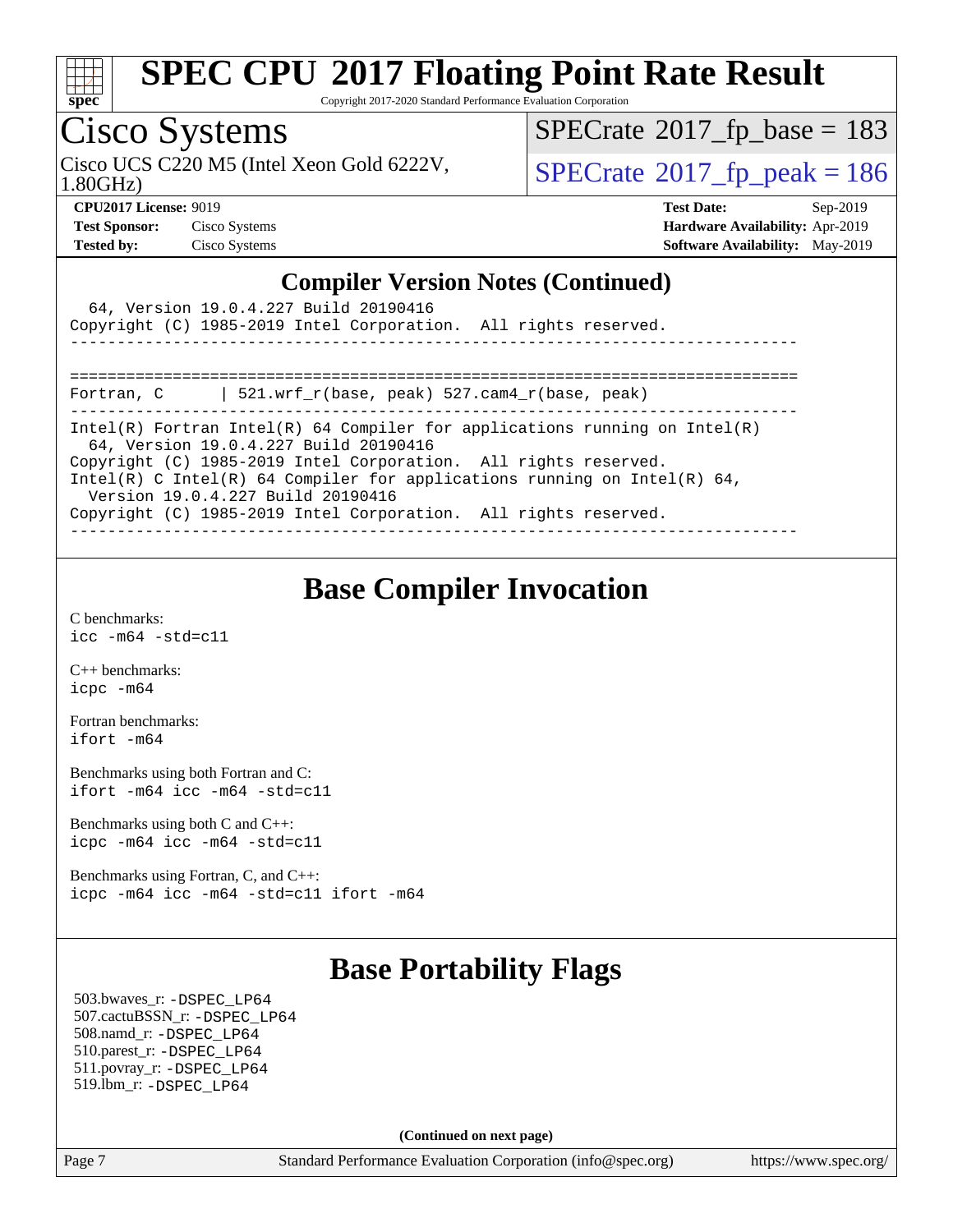

Copyright 2017-2020 Standard Performance Evaluation Corporation

# Cisco Systems

1.80GHz) Cisco UCS C220 M5 (Intel Xeon Gold 6222V,  $\vert$  [SPECrate](http://www.spec.org/auto/cpu2017/Docs/result-fields.html#SPECrate2017fppeak)®[2017\\_fp\\_peak = 1](http://www.spec.org/auto/cpu2017/Docs/result-fields.html#SPECrate2017fppeak)86

 $SPECTate$ <sup>®</sup>[2017\\_fp\\_base =](http://www.spec.org/auto/cpu2017/Docs/result-fields.html#SPECrate2017fpbase) 183

| <b>Test Sponsor:</b> | Cisco Systems |
|----------------------|---------------|
| <b>Tested by:</b>    | Cisco Systems |

**[CPU2017 License:](http://www.spec.org/auto/cpu2017/Docs/result-fields.html#CPU2017License)** 9019 **[Test Date:](http://www.spec.org/auto/cpu2017/Docs/result-fields.html#TestDate)** Sep-2019 **[Hardware Availability:](http://www.spec.org/auto/cpu2017/Docs/result-fields.html#HardwareAvailability)** Apr-2019 **[Software Availability:](http://www.spec.org/auto/cpu2017/Docs/result-fields.html#SoftwareAvailability)** May-2019

## **[Base Portability Flags \(Continued\)](http://www.spec.org/auto/cpu2017/Docs/result-fields.html#BasePortabilityFlags)**

 521.wrf\_r: [-DSPEC\\_LP64](http://www.spec.org/cpu2017/results/res2019q4/cpu2017-20190930-18828.flags.html#suite_basePORTABILITY521_wrf_r_DSPEC_LP64) [-DSPEC\\_CASE\\_FLAG](http://www.spec.org/cpu2017/results/res2019q4/cpu2017-20190930-18828.flags.html#b521.wrf_r_baseCPORTABILITY_DSPEC_CASE_FLAG) [-convert big\\_endian](http://www.spec.org/cpu2017/results/res2019q4/cpu2017-20190930-18828.flags.html#user_baseFPORTABILITY521_wrf_r_convert_big_endian_c3194028bc08c63ac5d04de18c48ce6d347e4e562e8892b8bdbdc0214820426deb8554edfa529a3fb25a586e65a3d812c835984020483e7e73212c4d31a38223) 526.blender\_r: [-DSPEC\\_LP64](http://www.spec.org/cpu2017/results/res2019q4/cpu2017-20190930-18828.flags.html#suite_basePORTABILITY526_blender_r_DSPEC_LP64) [-DSPEC\\_LINUX](http://www.spec.org/cpu2017/results/res2019q4/cpu2017-20190930-18828.flags.html#b526.blender_r_baseCPORTABILITY_DSPEC_LINUX) [-funsigned-char](http://www.spec.org/cpu2017/results/res2019q4/cpu2017-20190930-18828.flags.html#user_baseCPORTABILITY526_blender_r_force_uchar_40c60f00ab013830e2dd6774aeded3ff59883ba5a1fc5fc14077f794d777847726e2a5858cbc7672e36e1b067e7e5c1d9a74f7176df07886a243d7cc18edfe67) 527.cam4\_r: [-DSPEC\\_LP64](http://www.spec.org/cpu2017/results/res2019q4/cpu2017-20190930-18828.flags.html#suite_basePORTABILITY527_cam4_r_DSPEC_LP64) [-DSPEC\\_CASE\\_FLAG](http://www.spec.org/cpu2017/results/res2019q4/cpu2017-20190930-18828.flags.html#b527.cam4_r_baseCPORTABILITY_DSPEC_CASE_FLAG) 538.imagick\_r: [-DSPEC\\_LP64](http://www.spec.org/cpu2017/results/res2019q4/cpu2017-20190930-18828.flags.html#suite_basePORTABILITY538_imagick_r_DSPEC_LP64) 544.nab\_r: [-DSPEC\\_LP64](http://www.spec.org/cpu2017/results/res2019q4/cpu2017-20190930-18828.flags.html#suite_basePORTABILITY544_nab_r_DSPEC_LP64) 549.fotonik3d\_r: [-DSPEC\\_LP64](http://www.spec.org/cpu2017/results/res2019q4/cpu2017-20190930-18828.flags.html#suite_basePORTABILITY549_fotonik3d_r_DSPEC_LP64) 554.roms\_r: [-DSPEC\\_LP64](http://www.spec.org/cpu2017/results/res2019q4/cpu2017-20190930-18828.flags.html#suite_basePORTABILITY554_roms_r_DSPEC_LP64)

### **[Base Optimization Flags](http://www.spec.org/auto/cpu2017/Docs/result-fields.html#BaseOptimizationFlags)**

#### [C benchmarks](http://www.spec.org/auto/cpu2017/Docs/result-fields.html#Cbenchmarks):

[-xCORE-AVX512](http://www.spec.org/cpu2017/results/res2019q4/cpu2017-20190930-18828.flags.html#user_CCbase_f-xCORE-AVX512) [-ipo](http://www.spec.org/cpu2017/results/res2019q4/cpu2017-20190930-18828.flags.html#user_CCbase_f-ipo) [-O3](http://www.spec.org/cpu2017/results/res2019q4/cpu2017-20190930-18828.flags.html#user_CCbase_f-O3) [-no-prec-div](http://www.spec.org/cpu2017/results/res2019q4/cpu2017-20190930-18828.flags.html#user_CCbase_f-no-prec-div) [-qopt-prefetch](http://www.spec.org/cpu2017/results/res2019q4/cpu2017-20190930-18828.flags.html#user_CCbase_f-qopt-prefetch) [-ffinite-math-only](http://www.spec.org/cpu2017/results/res2019q4/cpu2017-20190930-18828.flags.html#user_CCbase_f_finite_math_only_cb91587bd2077682c4b38af759c288ed7c732db004271a9512da14a4f8007909a5f1427ecbf1a0fb78ff2a814402c6114ac565ca162485bbcae155b5e4258871) [-qopt-mem-layout-trans=4](http://www.spec.org/cpu2017/results/res2019q4/cpu2017-20190930-18828.flags.html#user_CCbase_f-qopt-mem-layout-trans_fa39e755916c150a61361b7846f310bcdf6f04e385ef281cadf3647acec3f0ae266d1a1d22d972a7087a248fd4e6ca390a3634700869573d231a252c784941a8)

[C++ benchmarks:](http://www.spec.org/auto/cpu2017/Docs/result-fields.html#CXXbenchmarks)

[-xCORE-AVX512](http://www.spec.org/cpu2017/results/res2019q4/cpu2017-20190930-18828.flags.html#user_CXXbase_f-xCORE-AVX512) [-ipo](http://www.spec.org/cpu2017/results/res2019q4/cpu2017-20190930-18828.flags.html#user_CXXbase_f-ipo) [-O3](http://www.spec.org/cpu2017/results/res2019q4/cpu2017-20190930-18828.flags.html#user_CXXbase_f-O3) [-no-prec-div](http://www.spec.org/cpu2017/results/res2019q4/cpu2017-20190930-18828.flags.html#user_CXXbase_f-no-prec-div) [-qopt-prefetch](http://www.spec.org/cpu2017/results/res2019q4/cpu2017-20190930-18828.flags.html#user_CXXbase_f-qopt-prefetch) [-ffinite-math-only](http://www.spec.org/cpu2017/results/res2019q4/cpu2017-20190930-18828.flags.html#user_CXXbase_f_finite_math_only_cb91587bd2077682c4b38af759c288ed7c732db004271a9512da14a4f8007909a5f1427ecbf1a0fb78ff2a814402c6114ac565ca162485bbcae155b5e4258871) [-qopt-mem-layout-trans=4](http://www.spec.org/cpu2017/results/res2019q4/cpu2017-20190930-18828.flags.html#user_CXXbase_f-qopt-mem-layout-trans_fa39e755916c150a61361b7846f310bcdf6f04e385ef281cadf3647acec3f0ae266d1a1d22d972a7087a248fd4e6ca390a3634700869573d231a252c784941a8)

[Fortran benchmarks](http://www.spec.org/auto/cpu2017/Docs/result-fields.html#Fortranbenchmarks):

[-xCORE-AVX512](http://www.spec.org/cpu2017/results/res2019q4/cpu2017-20190930-18828.flags.html#user_FCbase_f-xCORE-AVX512) [-ipo](http://www.spec.org/cpu2017/results/res2019q4/cpu2017-20190930-18828.flags.html#user_FCbase_f-ipo) [-O3](http://www.spec.org/cpu2017/results/res2019q4/cpu2017-20190930-18828.flags.html#user_FCbase_f-O3) [-no-prec-div](http://www.spec.org/cpu2017/results/res2019q4/cpu2017-20190930-18828.flags.html#user_FCbase_f-no-prec-div) [-qopt-prefetch](http://www.spec.org/cpu2017/results/res2019q4/cpu2017-20190930-18828.flags.html#user_FCbase_f-qopt-prefetch) [-ffinite-math-only](http://www.spec.org/cpu2017/results/res2019q4/cpu2017-20190930-18828.flags.html#user_FCbase_f_finite_math_only_cb91587bd2077682c4b38af759c288ed7c732db004271a9512da14a4f8007909a5f1427ecbf1a0fb78ff2a814402c6114ac565ca162485bbcae155b5e4258871) [-qopt-mem-layout-trans=4](http://www.spec.org/cpu2017/results/res2019q4/cpu2017-20190930-18828.flags.html#user_FCbase_f-qopt-mem-layout-trans_fa39e755916c150a61361b7846f310bcdf6f04e385ef281cadf3647acec3f0ae266d1a1d22d972a7087a248fd4e6ca390a3634700869573d231a252c784941a8) [-auto](http://www.spec.org/cpu2017/results/res2019q4/cpu2017-20190930-18828.flags.html#user_FCbase_f-auto) [-nostandard-realloc-lhs](http://www.spec.org/cpu2017/results/res2019q4/cpu2017-20190930-18828.flags.html#user_FCbase_f_2003_std_realloc_82b4557e90729c0f113870c07e44d33d6f5a304b4f63d4c15d2d0f1fab99f5daaed73bdb9275d9ae411527f28b936061aa8b9c8f2d63842963b95c9dd6426b8a) [-align array32byte](http://www.spec.org/cpu2017/results/res2019q4/cpu2017-20190930-18828.flags.html#user_FCbase_align_array32byte_b982fe038af199962ba9a80c053b8342c548c85b40b8e86eb3cc33dee0d7986a4af373ac2d51c3f7cf710a18d62fdce2948f201cd044323541f22fc0fffc51b6)

[Benchmarks using both Fortran and C](http://www.spec.org/auto/cpu2017/Docs/result-fields.html#BenchmarksusingbothFortranandC):

[-xCORE-AVX512](http://www.spec.org/cpu2017/results/res2019q4/cpu2017-20190930-18828.flags.html#user_CC_FCbase_f-xCORE-AVX512) [-ipo](http://www.spec.org/cpu2017/results/res2019q4/cpu2017-20190930-18828.flags.html#user_CC_FCbase_f-ipo) [-O3](http://www.spec.org/cpu2017/results/res2019q4/cpu2017-20190930-18828.flags.html#user_CC_FCbase_f-O3) [-no-prec-div](http://www.spec.org/cpu2017/results/res2019q4/cpu2017-20190930-18828.flags.html#user_CC_FCbase_f-no-prec-div) [-qopt-prefetch](http://www.spec.org/cpu2017/results/res2019q4/cpu2017-20190930-18828.flags.html#user_CC_FCbase_f-qopt-prefetch) [-ffinite-math-only](http://www.spec.org/cpu2017/results/res2019q4/cpu2017-20190930-18828.flags.html#user_CC_FCbase_f_finite_math_only_cb91587bd2077682c4b38af759c288ed7c732db004271a9512da14a4f8007909a5f1427ecbf1a0fb78ff2a814402c6114ac565ca162485bbcae155b5e4258871) [-qopt-mem-layout-trans=4](http://www.spec.org/cpu2017/results/res2019q4/cpu2017-20190930-18828.flags.html#user_CC_FCbase_f-qopt-mem-layout-trans_fa39e755916c150a61361b7846f310bcdf6f04e385ef281cadf3647acec3f0ae266d1a1d22d972a7087a248fd4e6ca390a3634700869573d231a252c784941a8) [-auto](http://www.spec.org/cpu2017/results/res2019q4/cpu2017-20190930-18828.flags.html#user_CC_FCbase_f-auto) [-nostandard-realloc-lhs](http://www.spec.org/cpu2017/results/res2019q4/cpu2017-20190930-18828.flags.html#user_CC_FCbase_f_2003_std_realloc_82b4557e90729c0f113870c07e44d33d6f5a304b4f63d4c15d2d0f1fab99f5daaed73bdb9275d9ae411527f28b936061aa8b9c8f2d63842963b95c9dd6426b8a) [-align array32byte](http://www.spec.org/cpu2017/results/res2019q4/cpu2017-20190930-18828.flags.html#user_CC_FCbase_align_array32byte_b982fe038af199962ba9a80c053b8342c548c85b40b8e86eb3cc33dee0d7986a4af373ac2d51c3f7cf710a18d62fdce2948f201cd044323541f22fc0fffc51b6)

[Benchmarks using both C and C++](http://www.spec.org/auto/cpu2017/Docs/result-fields.html#BenchmarksusingbothCandCXX):

[-xCORE-AVX512](http://www.spec.org/cpu2017/results/res2019q4/cpu2017-20190930-18828.flags.html#user_CC_CXXbase_f-xCORE-AVX512) [-ipo](http://www.spec.org/cpu2017/results/res2019q4/cpu2017-20190930-18828.flags.html#user_CC_CXXbase_f-ipo) [-O3](http://www.spec.org/cpu2017/results/res2019q4/cpu2017-20190930-18828.flags.html#user_CC_CXXbase_f-O3) [-no-prec-div](http://www.spec.org/cpu2017/results/res2019q4/cpu2017-20190930-18828.flags.html#user_CC_CXXbase_f-no-prec-div) [-qopt-prefetch](http://www.spec.org/cpu2017/results/res2019q4/cpu2017-20190930-18828.flags.html#user_CC_CXXbase_f-qopt-prefetch) [-ffinite-math-only](http://www.spec.org/cpu2017/results/res2019q4/cpu2017-20190930-18828.flags.html#user_CC_CXXbase_f_finite_math_only_cb91587bd2077682c4b38af759c288ed7c732db004271a9512da14a4f8007909a5f1427ecbf1a0fb78ff2a814402c6114ac565ca162485bbcae155b5e4258871) [-qopt-mem-layout-trans=4](http://www.spec.org/cpu2017/results/res2019q4/cpu2017-20190930-18828.flags.html#user_CC_CXXbase_f-qopt-mem-layout-trans_fa39e755916c150a61361b7846f310bcdf6f04e385ef281cadf3647acec3f0ae266d1a1d22d972a7087a248fd4e6ca390a3634700869573d231a252c784941a8)

[Benchmarks using Fortran, C, and C++:](http://www.spec.org/auto/cpu2017/Docs/result-fields.html#BenchmarksusingFortranCandCXX)

[-xCORE-AVX512](http://www.spec.org/cpu2017/results/res2019q4/cpu2017-20190930-18828.flags.html#user_CC_CXX_FCbase_f-xCORE-AVX512) [-ipo](http://www.spec.org/cpu2017/results/res2019q4/cpu2017-20190930-18828.flags.html#user_CC_CXX_FCbase_f-ipo) [-O3](http://www.spec.org/cpu2017/results/res2019q4/cpu2017-20190930-18828.flags.html#user_CC_CXX_FCbase_f-O3) [-no-prec-div](http://www.spec.org/cpu2017/results/res2019q4/cpu2017-20190930-18828.flags.html#user_CC_CXX_FCbase_f-no-prec-div) [-qopt-prefetch](http://www.spec.org/cpu2017/results/res2019q4/cpu2017-20190930-18828.flags.html#user_CC_CXX_FCbase_f-qopt-prefetch) [-ffinite-math-only](http://www.spec.org/cpu2017/results/res2019q4/cpu2017-20190930-18828.flags.html#user_CC_CXX_FCbase_f_finite_math_only_cb91587bd2077682c4b38af759c288ed7c732db004271a9512da14a4f8007909a5f1427ecbf1a0fb78ff2a814402c6114ac565ca162485bbcae155b5e4258871) [-qopt-mem-layout-trans=4](http://www.spec.org/cpu2017/results/res2019q4/cpu2017-20190930-18828.flags.html#user_CC_CXX_FCbase_f-qopt-mem-layout-trans_fa39e755916c150a61361b7846f310bcdf6f04e385ef281cadf3647acec3f0ae266d1a1d22d972a7087a248fd4e6ca390a3634700869573d231a252c784941a8) [-auto](http://www.spec.org/cpu2017/results/res2019q4/cpu2017-20190930-18828.flags.html#user_CC_CXX_FCbase_f-auto) [-nostandard-realloc-lhs](http://www.spec.org/cpu2017/results/res2019q4/cpu2017-20190930-18828.flags.html#user_CC_CXX_FCbase_f_2003_std_realloc_82b4557e90729c0f113870c07e44d33d6f5a304b4f63d4c15d2d0f1fab99f5daaed73bdb9275d9ae411527f28b936061aa8b9c8f2d63842963b95c9dd6426b8a) [-align array32byte](http://www.spec.org/cpu2017/results/res2019q4/cpu2017-20190930-18828.flags.html#user_CC_CXX_FCbase_align_array32byte_b982fe038af199962ba9a80c053b8342c548c85b40b8e86eb3cc33dee0d7986a4af373ac2d51c3f7cf710a18d62fdce2948f201cd044323541f22fc0fffc51b6)

#### **[Peak Compiler Invocation](http://www.spec.org/auto/cpu2017/Docs/result-fields.html#PeakCompilerInvocation)**

[C benchmarks](http://www.spec.org/auto/cpu2017/Docs/result-fields.html#Cbenchmarks): [icc -m64 -std=c11](http://www.spec.org/cpu2017/results/res2019q4/cpu2017-20190930-18828.flags.html#user_CCpeak_intel_icc_64bit_c11_33ee0cdaae7deeeab2a9725423ba97205ce30f63b9926c2519791662299b76a0318f32ddfffdc46587804de3178b4f9328c46fa7c2b0cd779d7a61945c91cd35)

**(Continued on next page)**

Page 8 Standard Performance Evaluation Corporation [\(info@spec.org\)](mailto:info@spec.org) <https://www.spec.org/>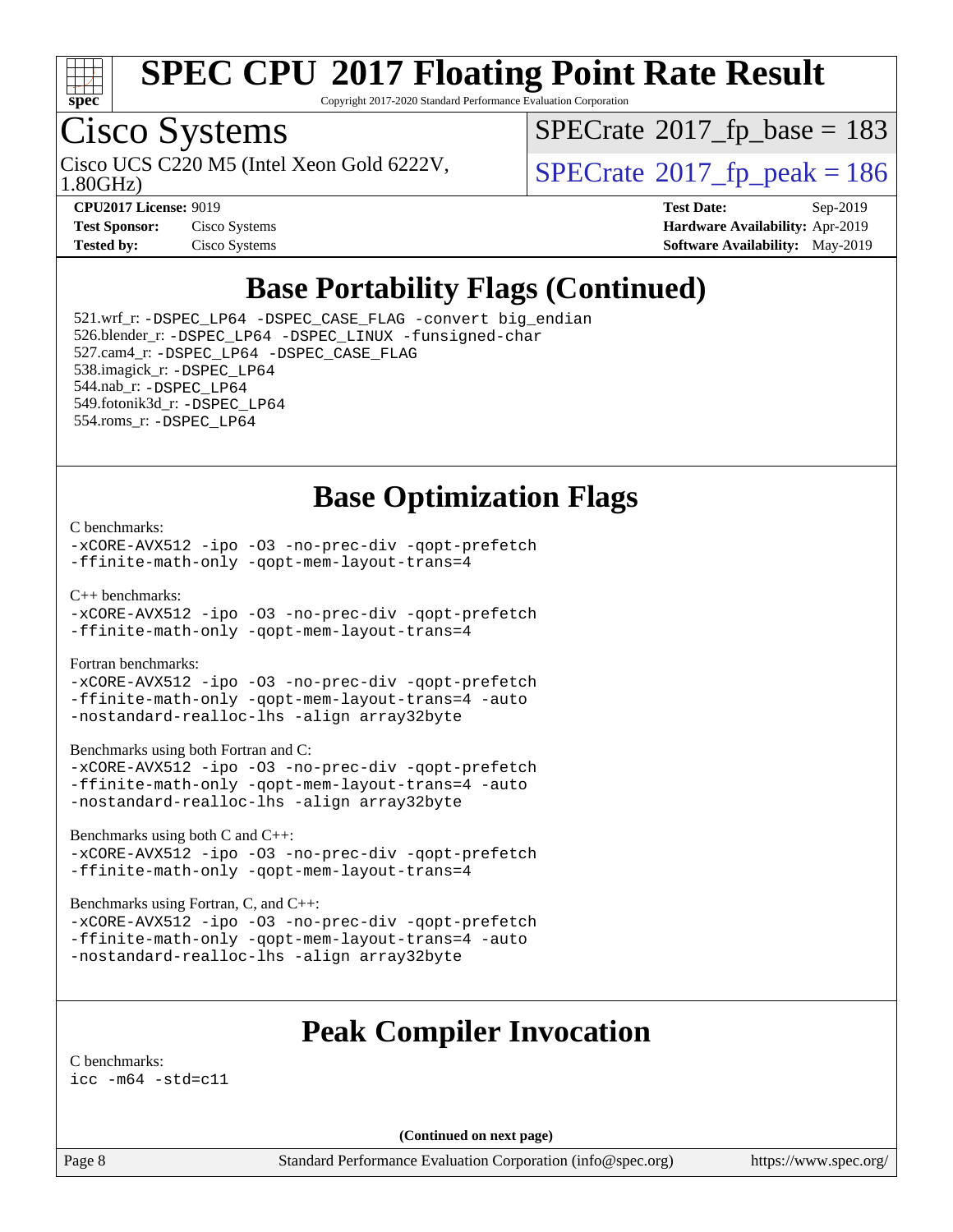

Copyright 2017-2020 Standard Performance Evaluation Corporation

## Cisco Systems

1.80GHz) Cisco UCS C220 M5 (Intel Xeon Gold 6222V,  $\vert$  [SPECrate](http://www.spec.org/auto/cpu2017/Docs/result-fields.html#SPECrate2017fppeak)®[2017\\_fp\\_peak = 1](http://www.spec.org/auto/cpu2017/Docs/result-fields.html#SPECrate2017fppeak)86

 $SPECTate$ <sup>®</sup>[2017\\_fp\\_base =](http://www.spec.org/auto/cpu2017/Docs/result-fields.html#SPECrate2017fpbase) 183

**[CPU2017 License:](http://www.spec.org/auto/cpu2017/Docs/result-fields.html#CPU2017License)** 9019 **[Test Date:](http://www.spec.org/auto/cpu2017/Docs/result-fields.html#TestDate)** Sep-2019 **[Test Sponsor:](http://www.spec.org/auto/cpu2017/Docs/result-fields.html#TestSponsor)** Cisco Systems **[Hardware Availability:](http://www.spec.org/auto/cpu2017/Docs/result-fields.html#HardwareAvailability)** Apr-2019 **[Tested by:](http://www.spec.org/auto/cpu2017/Docs/result-fields.html#Testedby)** Cisco Systems **[Software Availability:](http://www.spec.org/auto/cpu2017/Docs/result-fields.html#SoftwareAvailability)** May-2019

## **[Peak Compiler Invocation \(Continued\)](http://www.spec.org/auto/cpu2017/Docs/result-fields.html#PeakCompilerInvocation)**

[C++ benchmarks:](http://www.spec.org/auto/cpu2017/Docs/result-fields.html#CXXbenchmarks) [icpc -m64](http://www.spec.org/cpu2017/results/res2019q4/cpu2017-20190930-18828.flags.html#user_CXXpeak_intel_icpc_64bit_4ecb2543ae3f1412ef961e0650ca070fec7b7afdcd6ed48761b84423119d1bf6bdf5cad15b44d48e7256388bc77273b966e5eb805aefd121eb22e9299b2ec9d9)

[Fortran benchmarks](http://www.spec.org/auto/cpu2017/Docs/result-fields.html#Fortranbenchmarks): [ifort -m64](http://www.spec.org/cpu2017/results/res2019q4/cpu2017-20190930-18828.flags.html#user_FCpeak_intel_ifort_64bit_24f2bb282fbaeffd6157abe4f878425411749daecae9a33200eee2bee2fe76f3b89351d69a8130dd5949958ce389cf37ff59a95e7a40d588e8d3a57e0c3fd751)

[Benchmarks using both Fortran and C](http://www.spec.org/auto/cpu2017/Docs/result-fields.html#BenchmarksusingbothFortranandC): [ifort -m64](http://www.spec.org/cpu2017/results/res2019q4/cpu2017-20190930-18828.flags.html#user_CC_FCpeak_intel_ifort_64bit_24f2bb282fbaeffd6157abe4f878425411749daecae9a33200eee2bee2fe76f3b89351d69a8130dd5949958ce389cf37ff59a95e7a40d588e8d3a57e0c3fd751) [icc -m64 -std=c11](http://www.spec.org/cpu2017/results/res2019q4/cpu2017-20190930-18828.flags.html#user_CC_FCpeak_intel_icc_64bit_c11_33ee0cdaae7deeeab2a9725423ba97205ce30f63b9926c2519791662299b76a0318f32ddfffdc46587804de3178b4f9328c46fa7c2b0cd779d7a61945c91cd35)

[Benchmarks using both C and C++](http://www.spec.org/auto/cpu2017/Docs/result-fields.html#BenchmarksusingbothCandCXX): [icpc -m64](http://www.spec.org/cpu2017/results/res2019q4/cpu2017-20190930-18828.flags.html#user_CC_CXXpeak_intel_icpc_64bit_4ecb2543ae3f1412ef961e0650ca070fec7b7afdcd6ed48761b84423119d1bf6bdf5cad15b44d48e7256388bc77273b966e5eb805aefd121eb22e9299b2ec9d9) [icc -m64 -std=c11](http://www.spec.org/cpu2017/results/res2019q4/cpu2017-20190930-18828.flags.html#user_CC_CXXpeak_intel_icc_64bit_c11_33ee0cdaae7deeeab2a9725423ba97205ce30f63b9926c2519791662299b76a0318f32ddfffdc46587804de3178b4f9328c46fa7c2b0cd779d7a61945c91cd35)

```
Benchmarks using Fortran, C, and C++: 
icpc -m64 icc -m64 -std=c11 ifort -m64
```
#### **[Peak Portability Flags](http://www.spec.org/auto/cpu2017/Docs/result-fields.html#PeakPortabilityFlags)**

Same as Base Portability Flags

## **[Peak Optimization Flags](http://www.spec.org/auto/cpu2017/Docs/result-fields.html#PeakOptimizationFlags)**

[C benchmarks](http://www.spec.org/auto/cpu2017/Docs/result-fields.html#Cbenchmarks):

```
 519.lbm_r: -prof-gen(pass 1) -prof-use(pass 2) -ipo -xCORE-AVX512
-O3 -no-prec-div -qopt-prefetch -ffinite-math-only
-qopt-mem-layout-trans=4
 538.imagick_r: -xCORE-AVX512 -ipo -O3 -no-prec-div -qopt-prefetch
-ffinite-math-only -qopt-mem-layout-trans=4
 544.nab_r: Same as 538.imagick_r
```
[C++ benchmarks:](http://www.spec.org/auto/cpu2017/Docs/result-fields.html#CXXbenchmarks)

```
 508.namd_r: -prof-gen(pass 1) -prof-use(pass 2) -ipo -xCORE-AVX512
-O3 -no-prec-div -qopt-prefetch -ffinite-math-only
-qopt-mem-layout-trans=4
```

```
 510.parest_r: -xCORE-AVX512 -ipo -O3 -no-prec-div -qopt-prefetch
-ffinite-math-only -qopt-mem-layout-trans=4
```
**(Continued on next page)**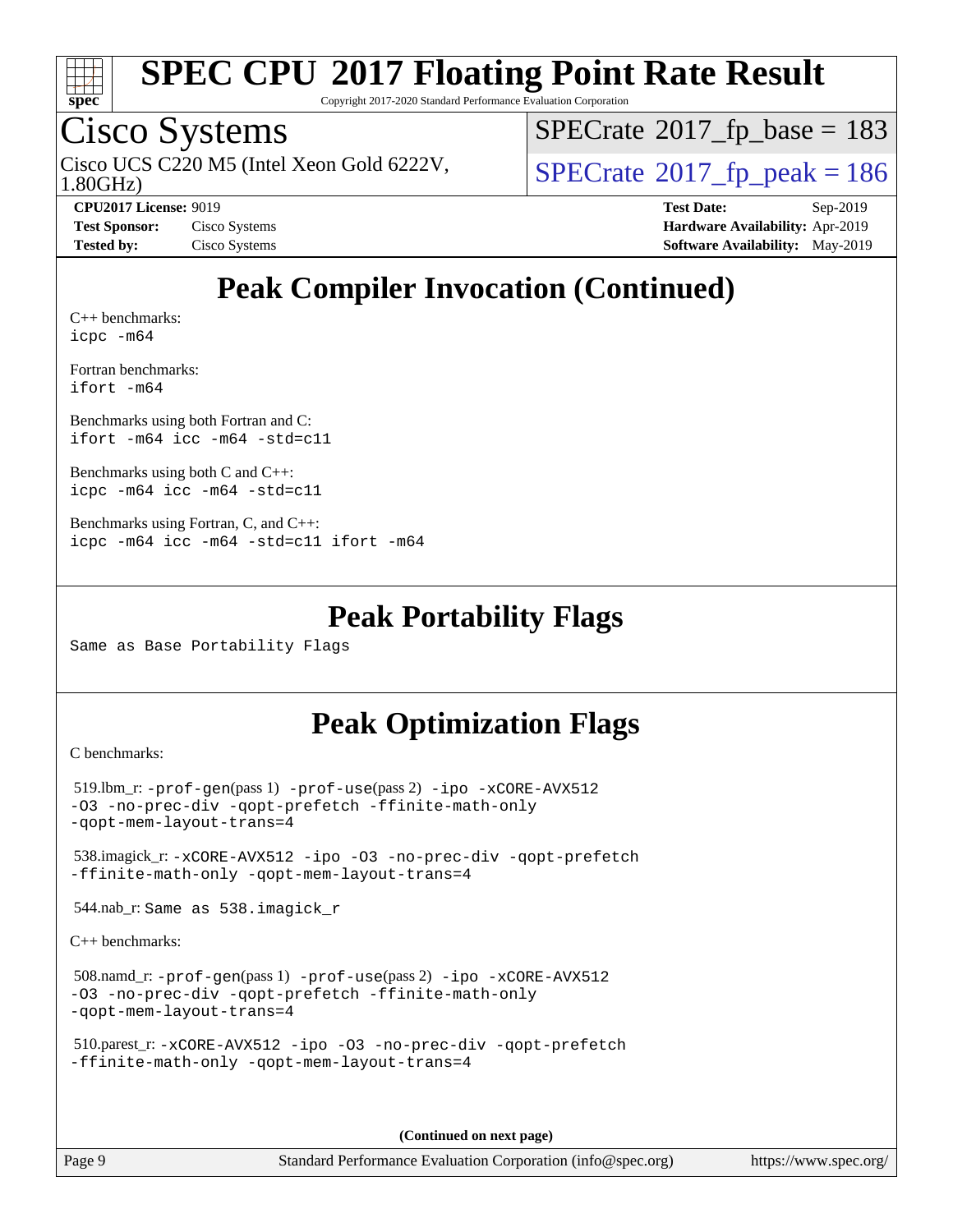

Copyright 2017-2020 Standard Performance Evaluation Corporation

# Cisco Systems

1.80GHz) Cisco UCS C220 M5 (Intel Xeon Gold 6222V,  $\vert$  [SPECrate](http://www.spec.org/auto/cpu2017/Docs/result-fields.html#SPECrate2017fppeak)®[2017\\_fp\\_peak = 1](http://www.spec.org/auto/cpu2017/Docs/result-fields.html#SPECrate2017fppeak)86

 $SPECTate@2017_fp\_base = 183$ 

**[Tested by:](http://www.spec.org/auto/cpu2017/Docs/result-fields.html#Testedby)** Cisco Systems **[Software Availability:](http://www.spec.org/auto/cpu2017/Docs/result-fields.html#SoftwareAvailability)** May-2019

**[CPU2017 License:](http://www.spec.org/auto/cpu2017/Docs/result-fields.html#CPU2017License)** 9019 **[Test Date:](http://www.spec.org/auto/cpu2017/Docs/result-fields.html#TestDate)** Sep-2019 **[Test Sponsor:](http://www.spec.org/auto/cpu2017/Docs/result-fields.html#TestSponsor)** Cisco Systems **[Hardware Availability:](http://www.spec.org/auto/cpu2017/Docs/result-fields.html#HardwareAvailability)** Apr-2019

## **[Peak Optimization Flags \(Continued\)](http://www.spec.org/auto/cpu2017/Docs/result-fields.html#PeakOptimizationFlags)**

[Fortran benchmarks](http://www.spec.org/auto/cpu2017/Docs/result-fields.html#Fortranbenchmarks):

 503.bwaves\_r: [-xCORE-AVX512](http://www.spec.org/cpu2017/results/res2019q4/cpu2017-20190930-18828.flags.html#user_peakFOPTIMIZE503_bwaves_r_f-xCORE-AVX512) [-ipo](http://www.spec.org/cpu2017/results/res2019q4/cpu2017-20190930-18828.flags.html#user_peakFOPTIMIZE503_bwaves_r_f-ipo) [-O3](http://www.spec.org/cpu2017/results/res2019q4/cpu2017-20190930-18828.flags.html#user_peakFOPTIMIZE503_bwaves_r_f-O3) [-no-prec-div](http://www.spec.org/cpu2017/results/res2019q4/cpu2017-20190930-18828.flags.html#user_peakFOPTIMIZE503_bwaves_r_f-no-prec-div) [-qopt-prefetch](http://www.spec.org/cpu2017/results/res2019q4/cpu2017-20190930-18828.flags.html#user_peakFOPTIMIZE503_bwaves_r_f-qopt-prefetch) [-ffinite-math-only](http://www.spec.org/cpu2017/results/res2019q4/cpu2017-20190930-18828.flags.html#user_peakFOPTIMIZE503_bwaves_r_f_finite_math_only_cb91587bd2077682c4b38af759c288ed7c732db004271a9512da14a4f8007909a5f1427ecbf1a0fb78ff2a814402c6114ac565ca162485bbcae155b5e4258871) [-qopt-mem-layout-trans=4](http://www.spec.org/cpu2017/results/res2019q4/cpu2017-20190930-18828.flags.html#user_peakFOPTIMIZE503_bwaves_r_f-qopt-mem-layout-trans_fa39e755916c150a61361b7846f310bcdf6f04e385ef281cadf3647acec3f0ae266d1a1d22d972a7087a248fd4e6ca390a3634700869573d231a252c784941a8) [-auto](http://www.spec.org/cpu2017/results/res2019q4/cpu2017-20190930-18828.flags.html#user_peakFOPTIMIZE503_bwaves_r_f-auto) [-nostandard-realloc-lhs](http://www.spec.org/cpu2017/results/res2019q4/cpu2017-20190930-18828.flags.html#user_peakEXTRA_FOPTIMIZE503_bwaves_r_f_2003_std_realloc_82b4557e90729c0f113870c07e44d33d6f5a304b4f63d4c15d2d0f1fab99f5daaed73bdb9275d9ae411527f28b936061aa8b9c8f2d63842963b95c9dd6426b8a) [-align array32byte](http://www.spec.org/cpu2017/results/res2019q4/cpu2017-20190930-18828.flags.html#user_peakEXTRA_FOPTIMIZE503_bwaves_r_align_array32byte_b982fe038af199962ba9a80c053b8342c548c85b40b8e86eb3cc33dee0d7986a4af373ac2d51c3f7cf710a18d62fdce2948f201cd044323541f22fc0fffc51b6) 549.fotonik3d\_r: Same as 503.bwaves\_r

 554.roms\_r: [-prof-gen](http://www.spec.org/cpu2017/results/res2019q4/cpu2017-20190930-18828.flags.html#user_peakPASS1_FFLAGSPASS1_LDFLAGS554_roms_r_prof_gen_5aa4926d6013ddb2a31985c654b3eb18169fc0c6952a63635c234f711e6e63dd76e94ad52365559451ec499a2cdb89e4dc58ba4c67ef54ca681ffbe1461d6b36)(pass 1) [-prof-use](http://www.spec.org/cpu2017/results/res2019q4/cpu2017-20190930-18828.flags.html#user_peakPASS2_FFLAGSPASS2_LDFLAGS554_roms_r_prof_use_1a21ceae95f36a2b53c25747139a6c16ca95bd9def2a207b4f0849963b97e94f5260e30a0c64f4bb623698870e679ca08317ef8150905d41bd88c6f78df73f19)(pass 2) [-ipo](http://www.spec.org/cpu2017/results/res2019q4/cpu2017-20190930-18828.flags.html#user_peakPASS1_FOPTIMIZEPASS2_FOPTIMIZE554_roms_r_f-ipo) [-xCORE-AVX512](http://www.spec.org/cpu2017/results/res2019q4/cpu2017-20190930-18828.flags.html#user_peakPASS2_FOPTIMIZE554_roms_r_f-xCORE-AVX512) [-O3](http://www.spec.org/cpu2017/results/res2019q4/cpu2017-20190930-18828.flags.html#user_peakPASS1_FOPTIMIZEPASS2_FOPTIMIZE554_roms_r_f-O3) [-no-prec-div](http://www.spec.org/cpu2017/results/res2019q4/cpu2017-20190930-18828.flags.html#user_peakPASS1_FOPTIMIZEPASS2_FOPTIMIZE554_roms_r_f-no-prec-div) [-qopt-prefetch](http://www.spec.org/cpu2017/results/res2019q4/cpu2017-20190930-18828.flags.html#user_peakPASS1_FOPTIMIZEPASS2_FOPTIMIZE554_roms_r_f-qopt-prefetch) [-ffinite-math-only](http://www.spec.org/cpu2017/results/res2019q4/cpu2017-20190930-18828.flags.html#user_peakPASS1_FOPTIMIZEPASS2_FOPTIMIZE554_roms_r_f_finite_math_only_cb91587bd2077682c4b38af759c288ed7c732db004271a9512da14a4f8007909a5f1427ecbf1a0fb78ff2a814402c6114ac565ca162485bbcae155b5e4258871) [-qopt-mem-layout-trans=4](http://www.spec.org/cpu2017/results/res2019q4/cpu2017-20190930-18828.flags.html#user_peakPASS1_FOPTIMIZEPASS2_FOPTIMIZE554_roms_r_f-qopt-mem-layout-trans_fa39e755916c150a61361b7846f310bcdf6f04e385ef281cadf3647acec3f0ae266d1a1d22d972a7087a248fd4e6ca390a3634700869573d231a252c784941a8) [-auto](http://www.spec.org/cpu2017/results/res2019q4/cpu2017-20190930-18828.flags.html#user_peakPASS2_FOPTIMIZE554_roms_r_f-auto) [-nostandard-realloc-lhs](http://www.spec.org/cpu2017/results/res2019q4/cpu2017-20190930-18828.flags.html#user_peakEXTRA_FOPTIMIZE554_roms_r_f_2003_std_realloc_82b4557e90729c0f113870c07e44d33d6f5a304b4f63d4c15d2d0f1fab99f5daaed73bdb9275d9ae411527f28b936061aa8b9c8f2d63842963b95c9dd6426b8a) [-align array32byte](http://www.spec.org/cpu2017/results/res2019q4/cpu2017-20190930-18828.flags.html#user_peakEXTRA_FOPTIMIZE554_roms_r_align_array32byte_b982fe038af199962ba9a80c053b8342c548c85b40b8e86eb3cc33dee0d7986a4af373ac2d51c3f7cf710a18d62fdce2948f201cd044323541f22fc0fffc51b6)

[Benchmarks using both Fortran and C](http://www.spec.org/auto/cpu2017/Docs/result-fields.html#BenchmarksusingbothFortranandC): [-prof-gen](http://www.spec.org/cpu2017/results/res2019q4/cpu2017-20190930-18828.flags.html#user_CC_FCpeak_prof_gen_5aa4926d6013ddb2a31985c654b3eb18169fc0c6952a63635c234f711e6e63dd76e94ad52365559451ec499a2cdb89e4dc58ba4c67ef54ca681ffbe1461d6b36)(pass 1) [-prof-use](http://www.spec.org/cpu2017/results/res2019q4/cpu2017-20190930-18828.flags.html#user_CC_FCpeak_prof_use_1a21ceae95f36a2b53c25747139a6c16ca95bd9def2a207b4f0849963b97e94f5260e30a0c64f4bb623698870e679ca08317ef8150905d41bd88c6f78df73f19)(pass 2) [-ipo](http://www.spec.org/cpu2017/results/res2019q4/cpu2017-20190930-18828.flags.html#user_CC_FCpeak_f-ipo) [-xCORE-AVX512](http://www.spec.org/cpu2017/results/res2019q4/cpu2017-20190930-18828.flags.html#user_CC_FCpeak_f-xCORE-AVX512) [-O3](http://www.spec.org/cpu2017/results/res2019q4/cpu2017-20190930-18828.flags.html#user_CC_FCpeak_f-O3) [-no-prec-div](http://www.spec.org/cpu2017/results/res2019q4/cpu2017-20190930-18828.flags.html#user_CC_FCpeak_f-no-prec-div) [-qopt-prefetch](http://www.spec.org/cpu2017/results/res2019q4/cpu2017-20190930-18828.flags.html#user_CC_FCpeak_f-qopt-prefetch) [-ffinite-math-only](http://www.spec.org/cpu2017/results/res2019q4/cpu2017-20190930-18828.flags.html#user_CC_FCpeak_f_finite_math_only_cb91587bd2077682c4b38af759c288ed7c732db004271a9512da14a4f8007909a5f1427ecbf1a0fb78ff2a814402c6114ac565ca162485bbcae155b5e4258871) [-qopt-mem-layout-trans=4](http://www.spec.org/cpu2017/results/res2019q4/cpu2017-20190930-18828.flags.html#user_CC_FCpeak_f-qopt-mem-layout-trans_fa39e755916c150a61361b7846f310bcdf6f04e385ef281cadf3647acec3f0ae266d1a1d22d972a7087a248fd4e6ca390a3634700869573d231a252c784941a8) [-auto](http://www.spec.org/cpu2017/results/res2019q4/cpu2017-20190930-18828.flags.html#user_CC_FCpeak_f-auto) [-nostandard-realloc-lhs](http://www.spec.org/cpu2017/results/res2019q4/cpu2017-20190930-18828.flags.html#user_CC_FCpeak_f_2003_std_realloc_82b4557e90729c0f113870c07e44d33d6f5a304b4f63d4c15d2d0f1fab99f5daaed73bdb9275d9ae411527f28b936061aa8b9c8f2d63842963b95c9dd6426b8a) [-align array32byte](http://www.spec.org/cpu2017/results/res2019q4/cpu2017-20190930-18828.flags.html#user_CC_FCpeak_align_array32byte_b982fe038af199962ba9a80c053b8342c548c85b40b8e86eb3cc33dee0d7986a4af373ac2d51c3f7cf710a18d62fdce2948f201cd044323541f22fc0fffc51b6)

[Benchmarks using both C and C++](http://www.spec.org/auto/cpu2017/Docs/result-fields.html#BenchmarksusingbothCandCXX):

 511.povray\_r: [-prof-gen](http://www.spec.org/cpu2017/results/res2019q4/cpu2017-20190930-18828.flags.html#user_peakPASS1_CFLAGSPASS1_CXXFLAGSPASS1_LDFLAGS511_povray_r_prof_gen_5aa4926d6013ddb2a31985c654b3eb18169fc0c6952a63635c234f711e6e63dd76e94ad52365559451ec499a2cdb89e4dc58ba4c67ef54ca681ffbe1461d6b36)(pass 1) [-prof-use](http://www.spec.org/cpu2017/results/res2019q4/cpu2017-20190930-18828.flags.html#user_peakPASS2_CFLAGSPASS2_CXXFLAGSPASS2_LDFLAGS511_povray_r_prof_use_1a21ceae95f36a2b53c25747139a6c16ca95bd9def2a207b4f0849963b97e94f5260e30a0c64f4bb623698870e679ca08317ef8150905d41bd88c6f78df73f19)(pass 2) [-ipo](http://www.spec.org/cpu2017/results/res2019q4/cpu2017-20190930-18828.flags.html#user_peakPASS1_COPTIMIZEPASS1_CXXOPTIMIZEPASS2_COPTIMIZEPASS2_CXXOPTIMIZE511_povray_r_f-ipo) [-xCORE-AVX512](http://www.spec.org/cpu2017/results/res2019q4/cpu2017-20190930-18828.flags.html#user_peakPASS2_COPTIMIZEPASS2_CXXOPTIMIZE511_povray_r_f-xCORE-AVX512) [-O3](http://www.spec.org/cpu2017/results/res2019q4/cpu2017-20190930-18828.flags.html#user_peakPASS1_COPTIMIZEPASS1_CXXOPTIMIZEPASS2_COPTIMIZEPASS2_CXXOPTIMIZE511_povray_r_f-O3) [-no-prec-div](http://www.spec.org/cpu2017/results/res2019q4/cpu2017-20190930-18828.flags.html#user_peakPASS1_COPTIMIZEPASS1_CXXOPTIMIZEPASS2_COPTIMIZEPASS2_CXXOPTIMIZE511_povray_r_f-no-prec-div) [-qopt-prefetch](http://www.spec.org/cpu2017/results/res2019q4/cpu2017-20190930-18828.flags.html#user_peakPASS1_COPTIMIZEPASS1_CXXOPTIMIZEPASS2_COPTIMIZEPASS2_CXXOPTIMIZE511_povray_r_f-qopt-prefetch) [-ffinite-math-only](http://www.spec.org/cpu2017/results/res2019q4/cpu2017-20190930-18828.flags.html#user_peakPASS1_COPTIMIZEPASS1_CXXOPTIMIZEPASS2_COPTIMIZEPASS2_CXXOPTIMIZE511_povray_r_f_finite_math_only_cb91587bd2077682c4b38af759c288ed7c732db004271a9512da14a4f8007909a5f1427ecbf1a0fb78ff2a814402c6114ac565ca162485bbcae155b5e4258871) [-qopt-mem-layout-trans=4](http://www.spec.org/cpu2017/results/res2019q4/cpu2017-20190930-18828.flags.html#user_peakPASS1_COPTIMIZEPASS1_CXXOPTIMIZEPASS2_COPTIMIZEPASS2_CXXOPTIMIZE511_povray_r_f-qopt-mem-layout-trans_fa39e755916c150a61361b7846f310bcdf6f04e385ef281cadf3647acec3f0ae266d1a1d22d972a7087a248fd4e6ca390a3634700869573d231a252c784941a8)

 526.blender\_r: [-xCORE-AVX512](http://www.spec.org/cpu2017/results/res2019q4/cpu2017-20190930-18828.flags.html#user_peakCOPTIMIZECXXOPTIMIZE526_blender_r_f-xCORE-AVX512) [-ipo](http://www.spec.org/cpu2017/results/res2019q4/cpu2017-20190930-18828.flags.html#user_peakCOPTIMIZECXXOPTIMIZE526_blender_r_f-ipo) [-O3](http://www.spec.org/cpu2017/results/res2019q4/cpu2017-20190930-18828.flags.html#user_peakCOPTIMIZECXXOPTIMIZE526_blender_r_f-O3) [-no-prec-div](http://www.spec.org/cpu2017/results/res2019q4/cpu2017-20190930-18828.flags.html#user_peakCOPTIMIZECXXOPTIMIZE526_blender_r_f-no-prec-div) [-qopt-prefetch](http://www.spec.org/cpu2017/results/res2019q4/cpu2017-20190930-18828.flags.html#user_peakCOPTIMIZECXXOPTIMIZE526_blender_r_f-qopt-prefetch) [-ffinite-math-only](http://www.spec.org/cpu2017/results/res2019q4/cpu2017-20190930-18828.flags.html#user_peakCOPTIMIZECXXOPTIMIZE526_blender_r_f_finite_math_only_cb91587bd2077682c4b38af759c288ed7c732db004271a9512da14a4f8007909a5f1427ecbf1a0fb78ff2a814402c6114ac565ca162485bbcae155b5e4258871) [-qopt-mem-layout-trans=4](http://www.spec.org/cpu2017/results/res2019q4/cpu2017-20190930-18828.flags.html#user_peakCOPTIMIZECXXOPTIMIZE526_blender_r_f-qopt-mem-layout-trans_fa39e755916c150a61361b7846f310bcdf6f04e385ef281cadf3647acec3f0ae266d1a1d22d972a7087a248fd4e6ca390a3634700869573d231a252c784941a8)

[Benchmarks using Fortran, C, and C++:](http://www.spec.org/auto/cpu2017/Docs/result-fields.html#BenchmarksusingFortranCandCXX) [-xCORE-AVX512](http://www.spec.org/cpu2017/results/res2019q4/cpu2017-20190930-18828.flags.html#user_CC_CXX_FCpeak_f-xCORE-AVX512) [-ipo](http://www.spec.org/cpu2017/results/res2019q4/cpu2017-20190930-18828.flags.html#user_CC_CXX_FCpeak_f-ipo) [-O3](http://www.spec.org/cpu2017/results/res2019q4/cpu2017-20190930-18828.flags.html#user_CC_CXX_FCpeak_f-O3) [-no-prec-div](http://www.spec.org/cpu2017/results/res2019q4/cpu2017-20190930-18828.flags.html#user_CC_CXX_FCpeak_f-no-prec-div) [-qopt-prefetch](http://www.spec.org/cpu2017/results/res2019q4/cpu2017-20190930-18828.flags.html#user_CC_CXX_FCpeak_f-qopt-prefetch) [-ffinite-math-only](http://www.spec.org/cpu2017/results/res2019q4/cpu2017-20190930-18828.flags.html#user_CC_CXX_FCpeak_f_finite_math_only_cb91587bd2077682c4b38af759c288ed7c732db004271a9512da14a4f8007909a5f1427ecbf1a0fb78ff2a814402c6114ac565ca162485bbcae155b5e4258871) [-qopt-mem-layout-trans=4](http://www.spec.org/cpu2017/results/res2019q4/cpu2017-20190930-18828.flags.html#user_CC_CXX_FCpeak_f-qopt-mem-layout-trans_fa39e755916c150a61361b7846f310bcdf6f04e385ef281cadf3647acec3f0ae266d1a1d22d972a7087a248fd4e6ca390a3634700869573d231a252c784941a8) [-auto](http://www.spec.org/cpu2017/results/res2019q4/cpu2017-20190930-18828.flags.html#user_CC_CXX_FCpeak_f-auto) [-nostandard-realloc-lhs](http://www.spec.org/cpu2017/results/res2019q4/cpu2017-20190930-18828.flags.html#user_CC_CXX_FCpeak_f_2003_std_realloc_82b4557e90729c0f113870c07e44d33d6f5a304b4f63d4c15d2d0f1fab99f5daaed73bdb9275d9ae411527f28b936061aa8b9c8f2d63842963b95c9dd6426b8a) [-align array32byte](http://www.spec.org/cpu2017/results/res2019q4/cpu2017-20190930-18828.flags.html#user_CC_CXX_FCpeak_align_array32byte_b982fe038af199962ba9a80c053b8342c548c85b40b8e86eb3cc33dee0d7986a4af373ac2d51c3f7cf710a18d62fdce2948f201cd044323541f22fc0fffc51b6)

[The flags files that were used to format this result can be browsed at](tmsearch) <http://www.spec.org/cpu2017/flags/Intel-ic19.0u1-official-linux64.2019-07-09.html> <http://www.spec.org/cpu2017/flags/Cisco-Platform-Settings-V1.2-revJ.html>

[You can also download the XML flags sources by saving the following links:](tmsearch) <http://www.spec.org/cpu2017/flags/Intel-ic19.0u1-official-linux64.2019-07-09.xml> <http://www.spec.org/cpu2017/flags/Cisco-Platform-Settings-V1.2-revJ.xml>